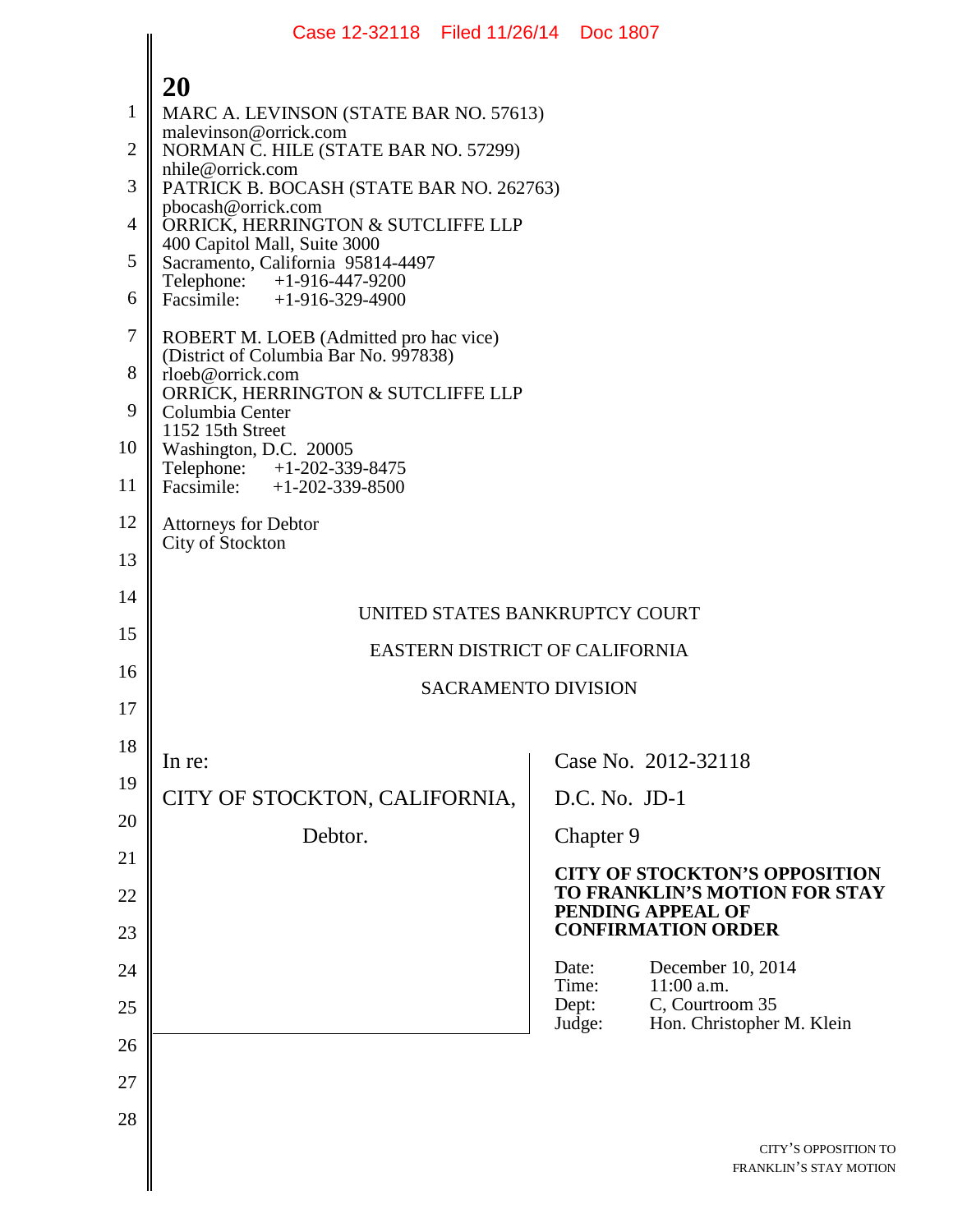|                | Case 12-32118 Filed 11/26/14 Doc 1807 |                                                                                           |  |  |  |  |
|----------------|---------------------------------------|-------------------------------------------------------------------------------------------|--|--|--|--|
|                | <b>TABLE OF CONTENTS</b>              |                                                                                           |  |  |  |  |
| 1              |                                       |                                                                                           |  |  |  |  |
| $\overline{2}$ |                                       | Page                                                                                      |  |  |  |  |
| 3              | $\mathbf{I}$ .                        |                                                                                           |  |  |  |  |
| $\overline{4}$ | Π.                                    |                                                                                           |  |  |  |  |
| 5              | III.                                  | FRANKLIN HAS NOT DEMONSTRATED ENTITLEMENT TO A STAY<br>PENDING APPEAL                     |  |  |  |  |
| 6              |                                       | Franklin Has Not Demonstrated a Likelihood of Irreparable Harm  4<br>A.                   |  |  |  |  |
| 7              |                                       | A Stay Would Inflict Serious Harm on the City and Other Interested Parties 5<br><b>B.</b> |  |  |  |  |
| 8              |                                       | C.<br>D.                                                                                  |  |  |  |  |
| 9              | IV.                                   |                                                                                           |  |  |  |  |
| 10             |                                       |                                                                                           |  |  |  |  |
| 11             |                                       |                                                                                           |  |  |  |  |
| 12             |                                       |                                                                                           |  |  |  |  |
| 13             |                                       |                                                                                           |  |  |  |  |
| 14             |                                       |                                                                                           |  |  |  |  |
| 15             |                                       |                                                                                           |  |  |  |  |
| 16             |                                       |                                                                                           |  |  |  |  |
| 17             |                                       |                                                                                           |  |  |  |  |
| 18             |                                       |                                                                                           |  |  |  |  |
| 19             |                                       |                                                                                           |  |  |  |  |
| 20             |                                       |                                                                                           |  |  |  |  |
| 21             |                                       |                                                                                           |  |  |  |  |
| $22\,$         |                                       |                                                                                           |  |  |  |  |
| 23             |                                       |                                                                                           |  |  |  |  |
| 24             |                                       |                                                                                           |  |  |  |  |
| 25             |                                       |                                                                                           |  |  |  |  |
| 26             |                                       |                                                                                           |  |  |  |  |
| $27\,$         |                                       |                                                                                           |  |  |  |  |
| 28             |                                       |                                                                                           |  |  |  |  |
|                |                                       | $-i-$                                                                                     |  |  |  |  |
|                |                                       |                                                                                           |  |  |  |  |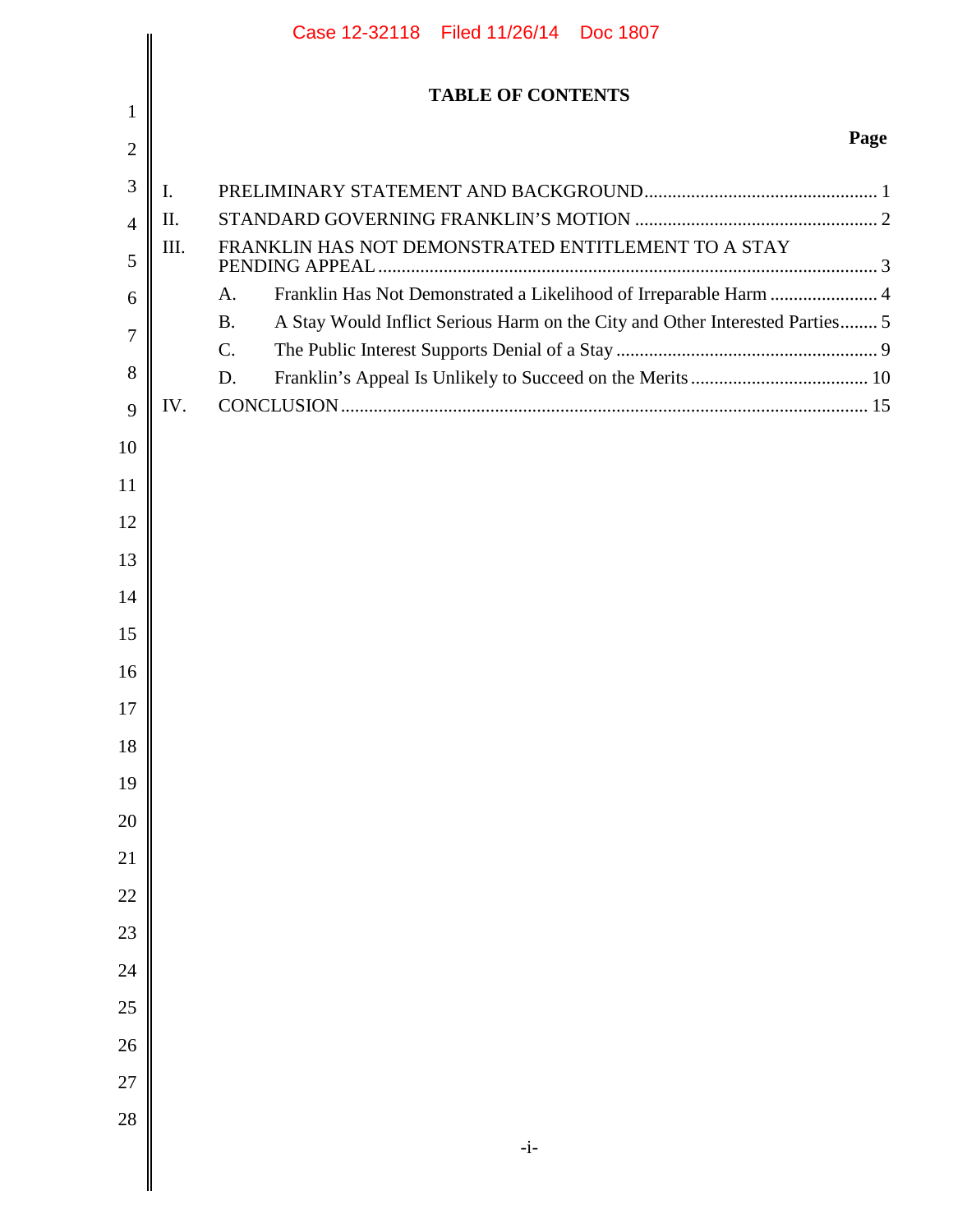|                | Case 12-32118 Filed 11/26/14 Doc 1807                                   |  |  |  |
|----------------|-------------------------------------------------------------------------|--|--|--|
|                | <b>TABLE OF AUTHORITIES</b>                                             |  |  |  |
| 1              |                                                                         |  |  |  |
| $\mathfrak{2}$ | Page(s)                                                                 |  |  |  |
| 3              | <b>Federal Cases</b>                                                    |  |  |  |
| $\overline{4}$ | Alliance for the Wild Rockies v. Cottrell,                              |  |  |  |
| 5              | Am. Trucking Ass'ns, Inc. v. City of Los Angeles,                       |  |  |  |
| 6              |                                                                         |  |  |  |
| $\overline{7}$ | Bakersfield City School Dist. v. Boyer,                                 |  |  |  |
| 8              |                                                                         |  |  |  |
| 9              | In re Blixseth,                                                         |  |  |  |
| 10             | Carr v. Yokohama Specie Bank, Ltd.,                                     |  |  |  |
| 11             |                                                                         |  |  |  |
| 12<br>13       | In re City of Detroit, Mich.,                                           |  |  |  |
|                | Evans v. Suntreat Growers & Shippers,                                   |  |  |  |
| 14             |                                                                         |  |  |  |
| 15<br>16       | In re Filtercorp, Inc.,                                                 |  |  |  |
| 17<br>18       | Fridley v. Forsythe (In re Fridley),                                    |  |  |  |
| 19             | In re Gotcha Int'l L.P.,                                                |  |  |  |
| 20             | Hollinger v. U.S.,                                                      |  |  |  |
| 21             |                                                                         |  |  |  |
| 22             | Int'l Ass'n of Machinists & Aerospace Workers v. BF Goodrich Aero-space |  |  |  |
| 23             | Aerostuctures Grp.,                                                     |  |  |  |
| 24             | In re Irwin,                                                            |  |  |  |
| 25             |                                                                         |  |  |  |
| 26             | Kelley v. Everglades Drainage Dist.,                                    |  |  |  |
| 27             |                                                                         |  |  |  |
| 28             |                                                                         |  |  |  |
|                | CITY'S OPPOSITION TO<br><b>FRANKLIN'S STAY MOTION</b>                   |  |  |  |
|                |                                                                         |  |  |  |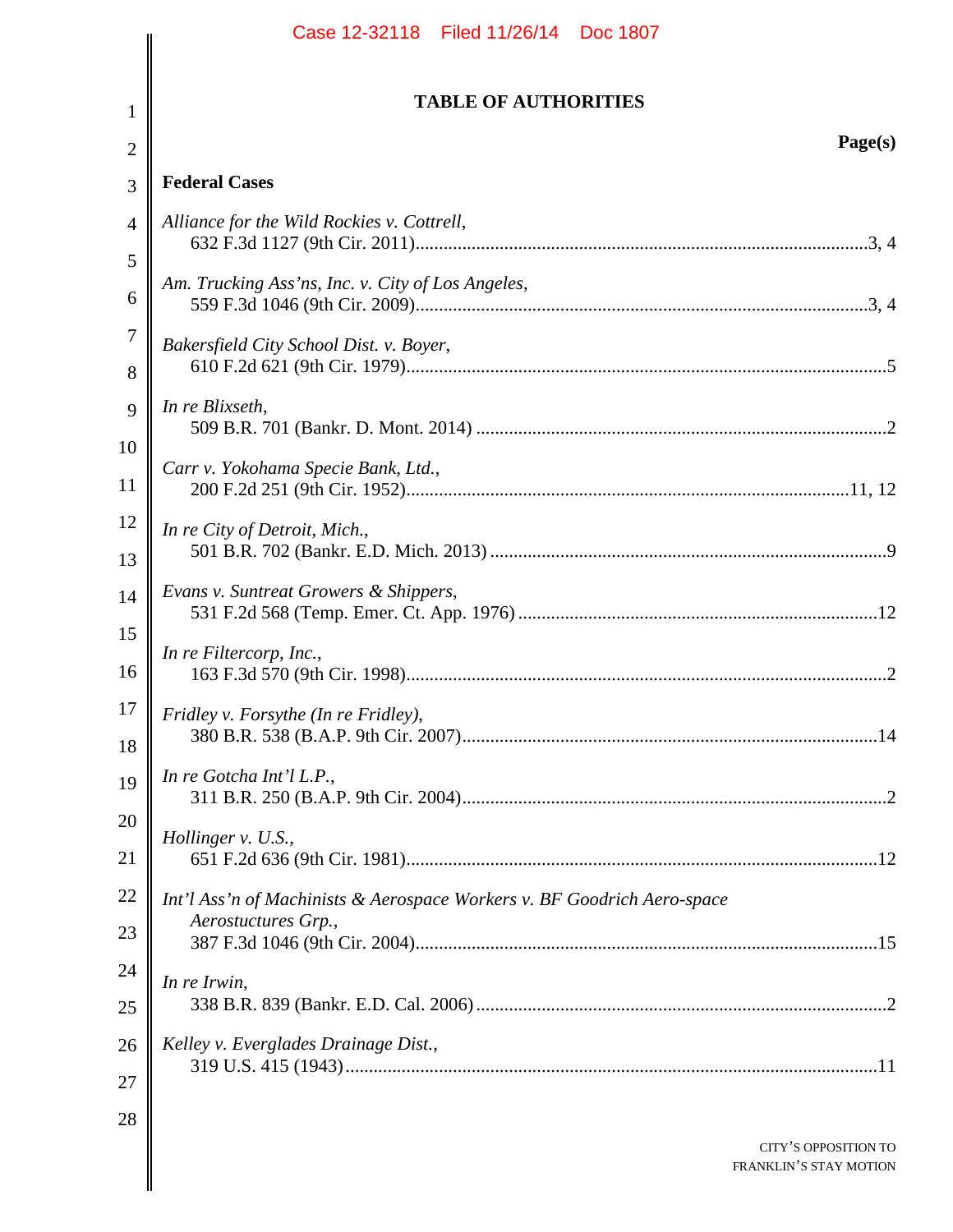# Case 12-32118 Filed 11/26/14 Doc 1807 **(CONTINUED)**

| 1              | Lair v. Bullock,                                      |
|----------------|-------------------------------------------------------|
| $\overline{2}$ |                                                       |
| 3              | Leonard v. Clark,                                     |
| 4              |                                                       |
| 5              | Lopez v. Heckler,                                     |
| 6              | Meruelo Maddux Properties, Inc. v. Bank of Am., N.A., |
| $\overline{7}$ |                                                       |
| 8              | Nken v. Holder,                                       |
| 9              |                                                       |
| 10             | Reliance Fin. Corp. v. Miller,                        |
| 11             | Renegotiation Bd. v. Bannercraft Clothing Co., Inc.,  |
| 12             |                                                       |
| 13             | In re Roberts Farms,                                  |
| 14             | Steelcase Inc. v. Johnston (In re Johnston),          |
| 15             |                                                       |
| 16             | Stolrow v. Stolrow's, Inc. (In re Stolrow's, Inc.),   |
| 17             |                                                       |
| 18             | Stormans, Inc. v. Selecky,                            |
| 19             | Vance v. Am. Haw. Cruises, Inc.,                      |
| 20             |                                                       |
| 21             | Winter v. Natural Res. Def. Council, Inc.             |
| 22             |                                                       |
| 23             |                                                       |
| 24<br>25       |                                                       |

26

 $\mathsf I$ 

27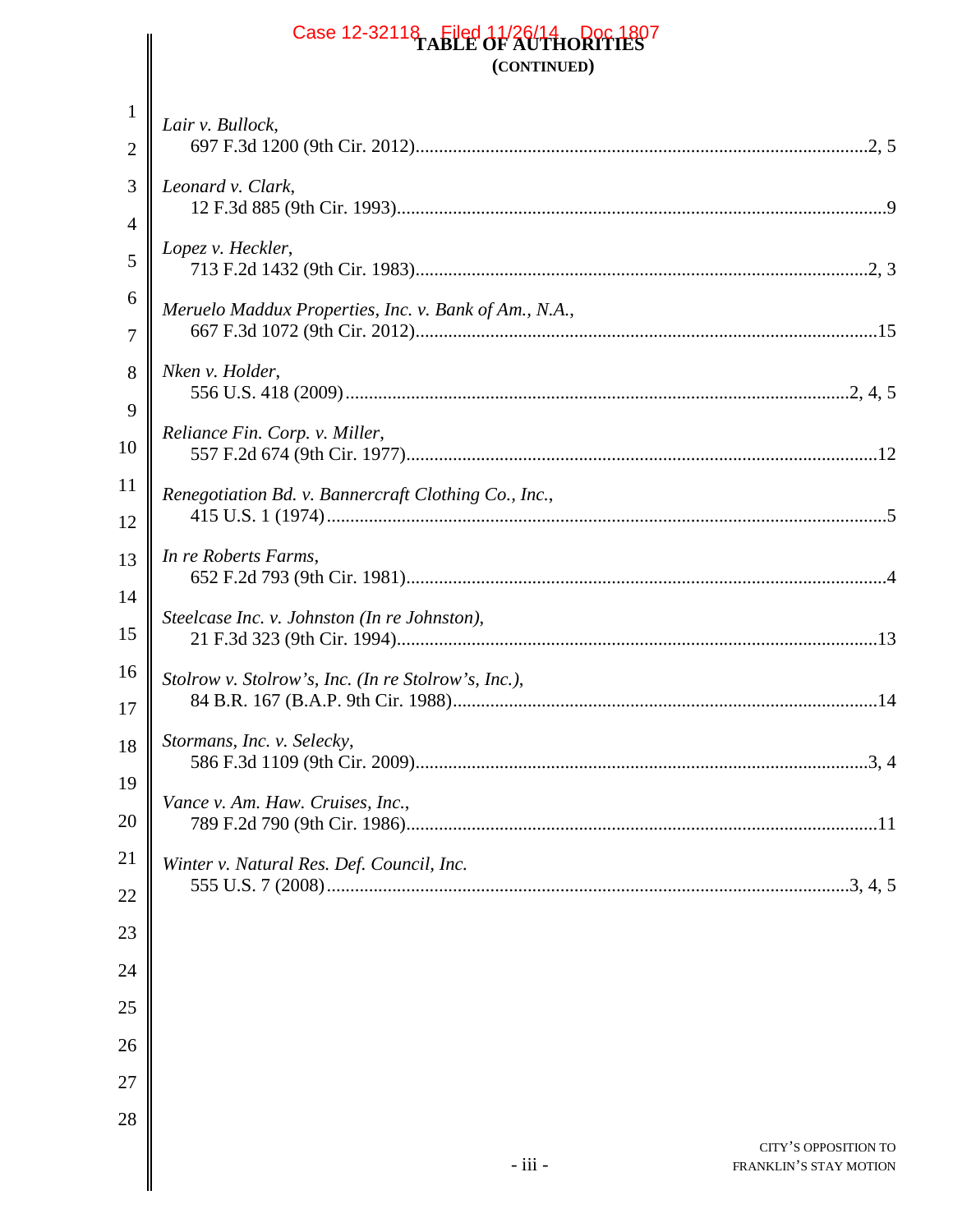|                     | Case 12-32118 Filed 11/26/14 Doc 1807<br>(CONTINUED)      |  |  |
|---------------------|-----------------------------------------------------------|--|--|
| $\mathbf{1}$        | <b>Statutes</b>                                           |  |  |
| $\overline{2}$      | 11 U.S.C.                                                 |  |  |
| 3<br>$\overline{4}$ |                                                           |  |  |
| 5                   |                                                           |  |  |
| 6                   |                                                           |  |  |
| 7                   |                                                           |  |  |
| 8                   |                                                           |  |  |
| 9                   |                                                           |  |  |
| 10                  |                                                           |  |  |
| 11                  |                                                           |  |  |
| 12<br>13            |                                                           |  |  |
| 14                  |                                                           |  |  |
| 15                  | <b>Other Authorities</b>                                  |  |  |
| 16                  |                                                           |  |  |
| 17                  |                                                           |  |  |
| 18                  |                                                           |  |  |
| 19                  |                                                           |  |  |
| 20                  |                                                           |  |  |
| 21                  |                                                           |  |  |
| 22                  |                                                           |  |  |
| 23<br>24            |                                                           |  |  |
| 25                  |                                                           |  |  |
| 26                  |                                                           |  |  |
| 27                  |                                                           |  |  |
| 28                  |                                                           |  |  |
|                     | CITY'S OPPOSITION TO<br>$-iv -$<br>FRANKLIN'S STAY MOTION |  |  |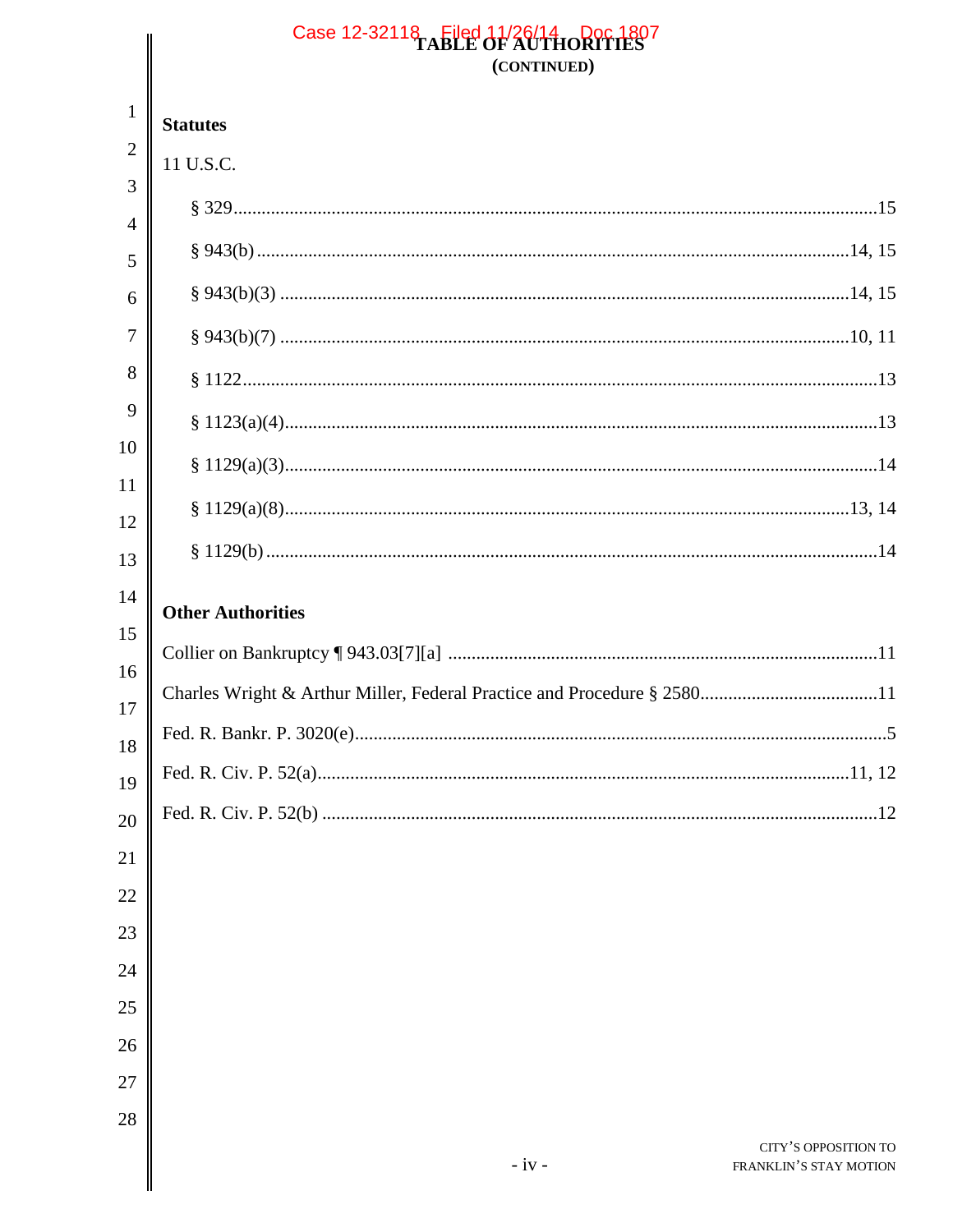3 Franklin High Yield Tax-Free Income Fund and Franklin California High Yield Municipal Fund ("Franklin") filed a motion to stay this Court's forthcoming order confirming the City's First Amended Plan pending Franklin's appeal. The motion should be denied.

4

1

2

## **I. PRELIMINARY STATEMENT AND BACKGROUND**

5 6 7 8 9 10 11 12 13 14 The City of Stockton has been in bankruptcy since 2012. Throughout this chapter 9 case, the City has worked diligently to do right by all interested parties while building financial stability that will enable it to provide necessary services to its residents. These efforts culminated in this Court's recent confirmation of the City's plan of adjustment. The Plan allows claims totaling more than \$1 billion spread over twenty classes of creditors.<sup>1</sup> It provides desperatelyneeded certainty to not only the City, but to the bond holders and insurers, employees, labor organizations, and citizens that depend upon its fiscal health. To be sure, the Plan is a complex document with many moving pieces, and implementation will take time and resources. But once it goes effective, the City will emerge from bankruptcy with the long-term strength and flexibility it needs to serve its essential functions.

15 16 17 18 19 20 21 22 23 24 25 26 27 Franklin asks this Court to simply put all of this on hold while it pursues an appeal over a \$32 million unsecured claim. That appeal will likely take years to progress through the Bankruptcy Appellate Panel and the Ninth Circuit Court of Appeals. The impact of such a lengthy stay on the City's ability to resume its normal functioning would be dramatic and devastating to the City—as nearly a dozen declarants and common sense attest. Were implementation of the Plan stayed, the City would have to put its financial and economic development planning on hold, would not be able to make payments to its creditors, some of whom desperately need the funds, and would continue to struggle to attract new businesses and retain employees, particularly police officers. Yet to justify its need to stay the implementation of the Plan, Franklin adduces no evidence that it will suffer some grave and irreparable harm, and indeed *argues* that the only harm it identifies—the risk of equitable mootness—will never come to pass. It offers little more than a repetition of its arguments on the merits of its appeal, and a few paragraphs simply going through the motions on the other factors relevant to its motion.

28

1 *See* Trial Ex. Nos. 1376, 3060, and 3061; Dkt. Nos. 1150 and 1645.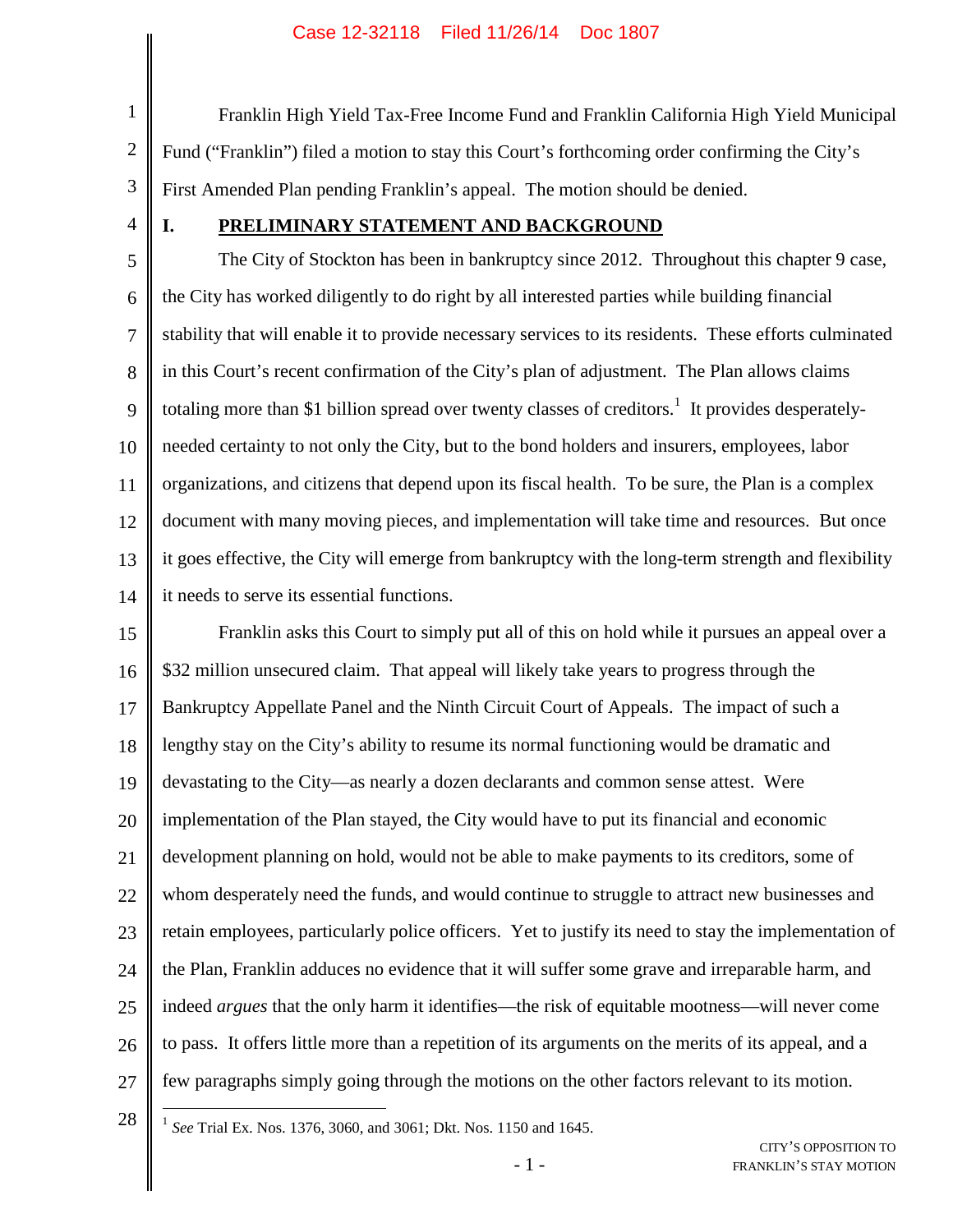1 2 3 4 5 6 7 8 Indeed, Franklin's showing is so half-hearted that one wonders whether the purpose of its motion is not actually to obtain a stay, but rather simply to satisfy its "burden *to seek* a stay if post-appeal transactions could render the appeal moot." *In re Gotcha Int'l L.P.*, 311 B.R. 250, 255 (B.A.P. 9th Cir. 2004) (emphasis added) (citing *In re Filtercorp, Inc.*, 163 F.3d 570, 576-577 (9th Cir. 1998)). Whether Franklin's perfunctory motion sufficiently checks this box is a question for another day and another court. But it comes nowhere close to justifying a stay that would forestall for years the City's emergence from bankruptcy while Franklin continues to litigate over the treatment of its unsecured claim. The motion should therefore be denied.

9

### **II. STANDARD GOVERNING FRANKLIN'S MOTION**

10 11 12 13 14 15 16 17 18 19 20 Generally, "[a] stay is not a matter of right …. It is instead an exercise of judicial discretion." *Nken v. Holder*, 556 U.S. 418, 433 (2009) (internal quotation marks omitted). That discretion is guided by four factors, which mirror in large part the traditional standard that applies to a motion for preliminary injunctive relief: "(1) whether the stay applicant has made a strong showing that he is likely to succeed on the merits; (2) whether the applicant will be irreparably injured absent a stay; (3) whether issuance of the stay will substantially injure the other parties interested in the proceeding; and (4) where the public interest lies." *Id.* at 426; *In re Blixseth*, 509 B.R. 701, 705-06 (Bankr. D. Mont. 2014). Franklin bears the burden on each and every one of these factors. *Lair v. Bullock*, 697 F.3d 1200, 1203 (9th Cir. 2012). "[F]ailure to satisfy one prong of the standard for granting a stay pending appeal dooms the motion." *In re Irwin*, 338 B.R. 839, 843 (Bankr. E.D. Cal. 2006).

21 22 23 24 25 26 27 28 Franklin correctly identifies the four relevant factors at the outset of its motion, but it misstates how they apply. It asks the Court to apply a "flexible, 'sliding-scale' test," Franklin Mot. 11, and it maintains that "[w]here it can be shown that the movant is more likely than not to prevail on the merits, the movant then need only show a possibility of irreparable harm." Franklin Mot. 4 (emphasis in original) (citing *Lopez v. Heckler*, 713 F.2d 1432, 1435 (9th Cir. 1983)). That erroneous statement of the law is perhaps why the stay motion is top heavy with discussion of the merits—it hopes that will excuse its paltry showing on the other factors. / / /

> CITY'S OPPOSITION TO FRANKLIN'S STAY MOTION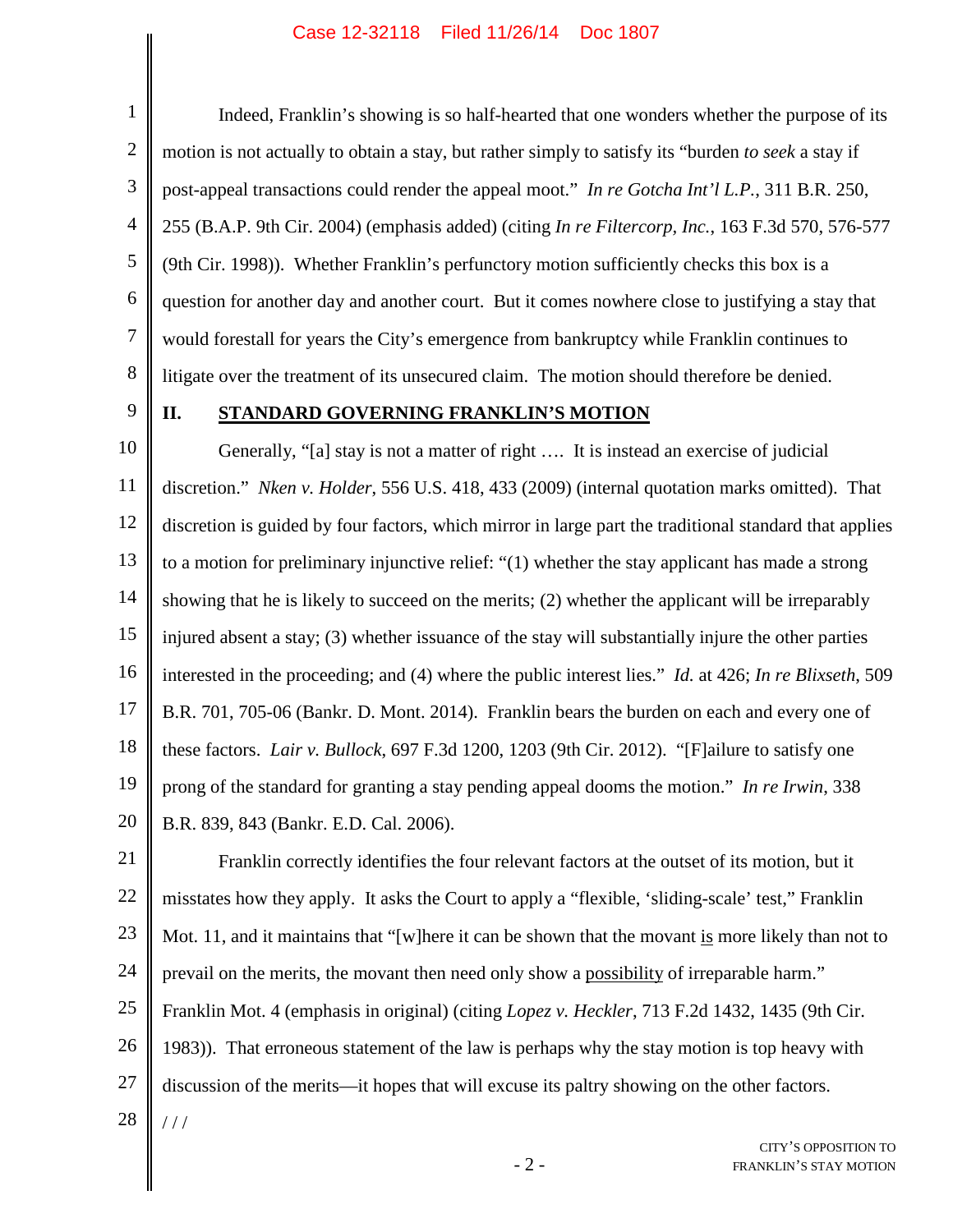| 1              | That strategy no longer holds any water. In Winter v. Natural Res. Def. Council, Inc., "the            |
|----------------|--------------------------------------------------------------------------------------------------------|
| $\overline{2}$ | Supreme Court definitively refuted [the Ninth Circuit's] 'possibility of irreparable injury'           |
| 3              | standard." Stormans, Inc. v. Selecky, 586 F.3d 1109, 1127 (9th Cir. 2009); see Winter, 555 U.S.        |
| $\overline{4}$ | 7, 22 (2008) ("[T]he Ninth Circuit's 'possibility' standard is too lenient."). In Alliance for the     |
| 5              | Wild Rockies v. Cottrell, 632 F.3d 1127 (9th Cir. 2011)—one of the cases Franklin itself cites—        |
| 6              | the Ninth Circuit repeatedly explained that "[u]nder Winter, [movants] must establish that             |
| $\overline{7}$ | irreparable harm is likely, not just possible," id. at 1131. See id. at 1132; 1135.                    |
| 8              | In light of Winter and other Ninth Circuit authority post-Winter, the Lopez v. Heckler case            |
| 9              | Franklin cites is plainly no longer good law. See, e.g., Am. Trucking Ass'ns, Inc. v. City of Los      |
| 10             | Angeles, 559 F.3d 1046, 1052 (9th Cir. 2009) ("To the extent that our cases have suggested a           |
| 11             | lesser standard, they are no longer controlling, or even viable."). Franklin cannot skirt the          |
| 12             | requirement that it show a likelihood of irreparable harm. Its failure to do so is fatal to its motion |
| 13             | regardless of its showing on the other factors. And the stay motion is also properly denied            |
| 14             | because of the inadequacy of its showing on those factors as well.                                     |
|                |                                                                                                        |

- 15
- 16

# **III. FRANKLIN HAS NOT DEMONSTRATED ENTITLEMENT TO A STAY PENDING APPEAL**

17 18 19 20 21 22 23 24 25 26 27 Franklin devotes most of its motion to advancing the same legal arguments this Court has already carefully examined and rejected. Franklin Mot. 4-10. This Court need not rehash the merits to resolve Franklin's motion because Franklin has mustered next to nothing on the other three relevant factors. First, Franklin has completely failed to show that it is likely that it will be irreparably harmed absent a stay. Second, against Franklin's non-existent showing of harm, the City has provided extensive evidence of the harm that it and various constituencies risk suffering as a result of a lengthy delay in implementing the Plan. And third, Franklin has done nothing to refute the obvious public interest in the City's emergence from bankruptcy. Each of these failures is a sufficient basis upon which to deny the motion. The failure on all three renders the motion completely without merit. If the Court does feel the need to dive back into Franklin's likelihood of success on the merits, however, Franklin's motion plainly fails on that basis, too.

28 / / /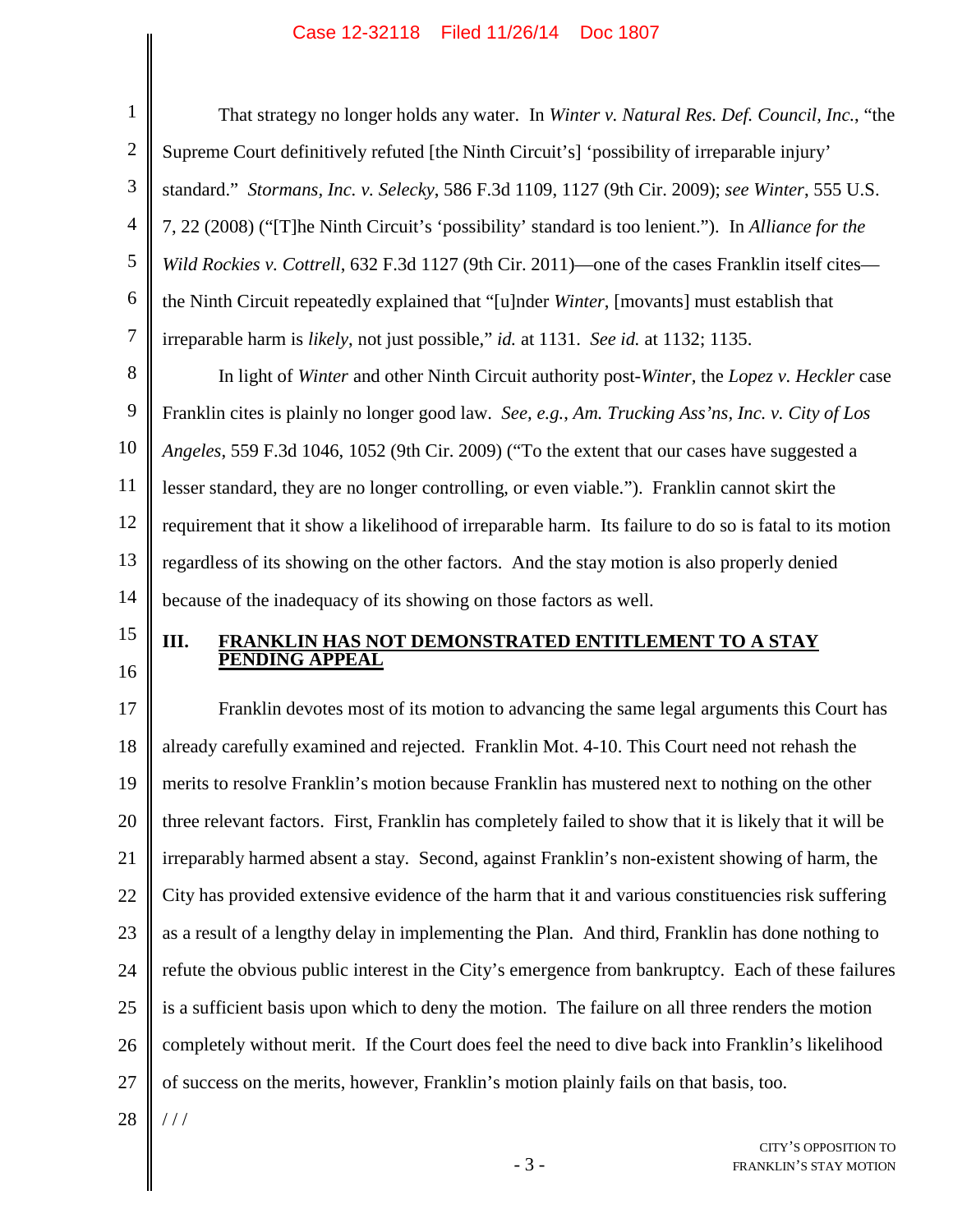1

2

3

4

5

6

7

## **A. Franklin Has Not Demonstrated a Likelihood of Irreparable Harm**

As explained above, Franklin erroneously suggests that it may obtain a stay by showing something less than a likelihood of irreparable harm. *Winter* and a host of Ninth Circuit authority hold directly to the contrary. No stay can issue unless Franklin shows that irreparable harm is likely. *Winter*, 555 U.S. at 22; *Stormans, Inc.*, 586 F.3d at 1127; *Alliance for the Wild Rockies*, 632 F.3d at 1131-32, 35; *Am. Trucking*, 559 F.3d at 1052. And Franklin does not even argue that it satisfies this standard, let alone produce evidence to satisfy it.

8 9 10 11 12 13 14 15 16 17 18 19 20 Instead, Franklin simply invokes the mere possibility that the City may at some point move to dismiss Franklin's coming appeal on the ground of equitable mootness. Franklin Mot. 10-11. Equitable mootness arises where a "comprehensive change in circumstances"—most often substantial consummation of a plan—"render[s] it inequitable for th[e] court to consider the merits of the appeal." *In re Roberts Farms*, 652 F.2d 793, 798 (9th Cir. 1981). This bridge, of course, is one for the BAP or the Ninth Circuit to cross if and when circumstances take those courts there. Notably, Franklin does not argue that it is likely that its appeal will be deemed moot at any point. To the contrary, Franklin says the actual chance of mootness is next to nothing. According to Franklin, a mootness motion would be "frivolous." Franklin Mot. 11. It contends that its appeal will never be found moot because the City will never lack "sufficient resources with which it can make payments that will provide Franklin with reasonable recovery." Franklin Mot. 11. Franklin even submits that the doctrine "does not apply to challenges to a Confirmation Order in Chapter 9 proceedings" at all. Franklin Mot. 11 (internal quotation marks omitted).

21 22 23 24 25 26 27 28 Whether or not the City holds a different view of the prospects of mootness is not the issue here. It is Franklin's burden to affirmatively show a likely irreparable harm. Instead, its argument is that a mootness motion may be filed and will be denied. That is hardly a compelling case for likely irreparable harm. Put simply, Franklin cannot establish that irreparable harm is likely to occur by arguing that it is not likely to occur. In any event, the mere existence of a possible equitable mootness motion cannot be enough to stay a confirmation order. Otherwise, a stay pending appeal would be automatic instead of discretionary—which it is not, *Nken*, 556 U.S.  $11<sup>1</sup>$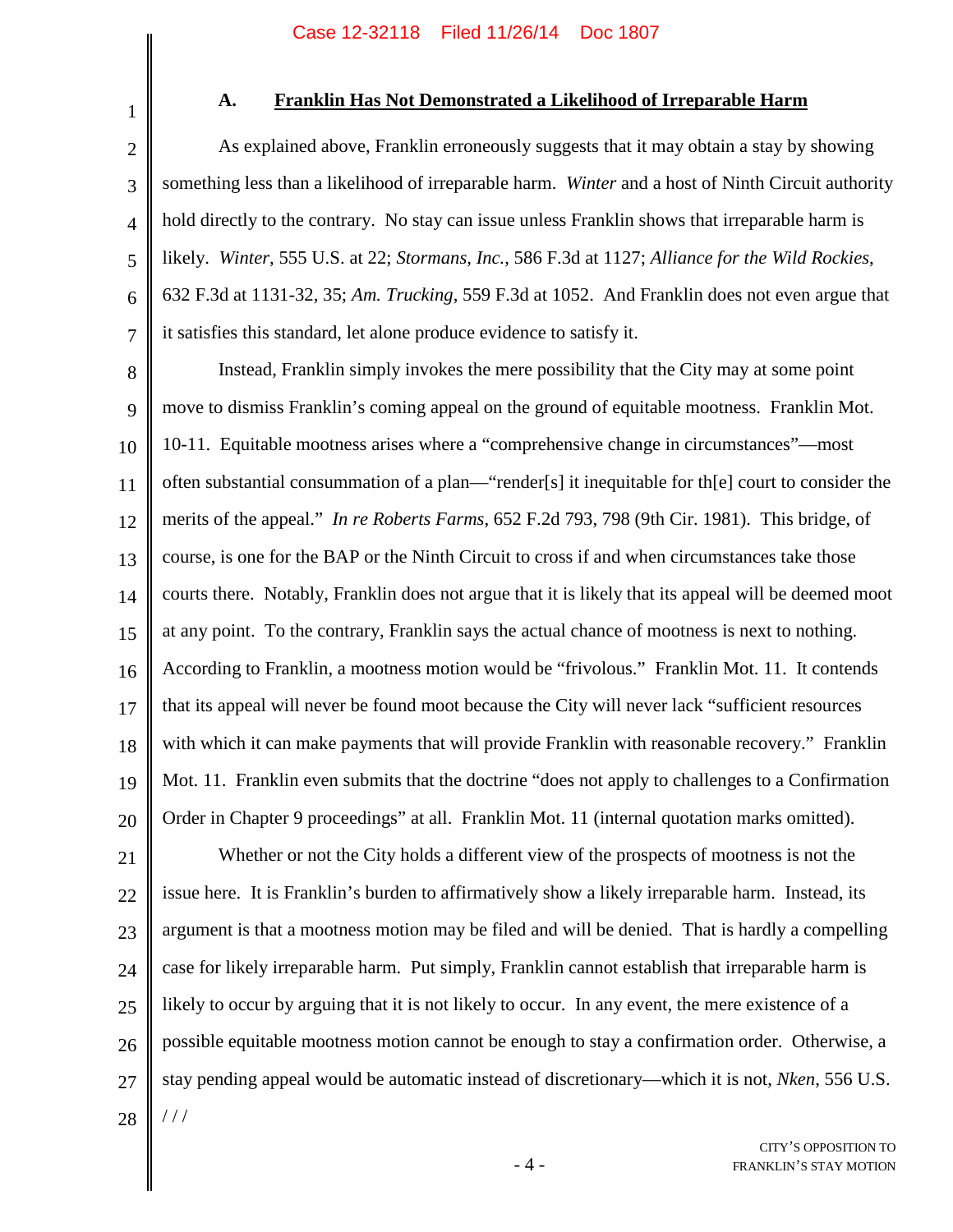2 at 433—and the 14-day automatic stay prescribed in Federal Rule of Bankruptcy Procedure 3020(e) would be superfluous.

3 4 5 6 7 8 9 Perhaps mindful that its argument is self-defeating, Franklin also argues that it will suffer irreparable harm in the form of "the delay and expense of responding to the City's mootness argument." Franklin Mot. 11. This is not a legally cognizable harm. The Supreme Court has squarely held that "[m]ere litigation expense, even substantial and unrecoupable cost, does not constitute irreparable injury." *Renegotiation Bd. v. Bannercraft Clothing Co., Inc.*, 415 U.S. 1, 24 (1974). "[T]ime and expenses due to litigation are not enough." *Bakersfield City School Dist. v. Boyer*, 610 F.2d 621, 626 (9th Cir. 1979).

10 11 12 It was Franklin's burden to show that it will likely suffer irreparable harm if a stay is not granted, *Lair*, 697 F.3d at 1203, and it has not carried that burden. Thus, under *Winter*, its motion must be denied.

13

1

# **B. A Stay Would Inflict Serious Harm on the City and Other Interested Parties**

14 15 16 17 18 19 20 The motion must also be denied because "issuance of the stay will substantially injure the other parties interested in the proceeding." *Nken*, 556 U.S. at 426. Franklin argues that this is not so because the City is still free to operate while the chapter 9 bankruptcy is ongoing.<sup>2</sup> Franklin Mot. 12. And it maintains that any harm from delay is "theoretical." Franklin Mot. 12. The chorus of declarations filed contemporaneously herewith begs to differ. These declarations demonstrate the dramatic impact a stay would have on the essential services, labor relations, quality of life, and morale in the City.

21 22 23 City Employees and Services. According to Eric Jones, Stockton's Chief of Police, the City's chapter 9 case has made it difficult to retain existing officers and recruit new ones. Jones Decl.<sup>3</sup>  $\P$  3-4. Jones reports that "since January of 2012, [the Department has] hired 185 police

<sup>25</sup> 26  $2^2$  Franklin even goes so far as to claim that spending over two years in bankruptcy "has been quite beneficial to the City." Franklin Mot. 4. As amply demonstrated by the evidence adduced by the City at the eligibility hearing, at the confirmation trial, and in the declarations filed contemporaneously herewith, the City's ongoing bankruptcy has, among other things, been a time-consuming distraction to City staff, has generated over \$15 million of professional

<sup>27</sup> fees, and has impeded the City's ability to recruit and retain qualified employees.

<sup>28</sup> <sup>3</sup> Declaration of Eric Jones in Support of City of Stockton's Opposition to Franklin's Motion for Stay Pending Appeal of Confirmation Order ("Jones Decl."). Unless otherwise specified, all references in this Opposition to declarations are to the declarations filed in support of this Opposition on November 26, 2014.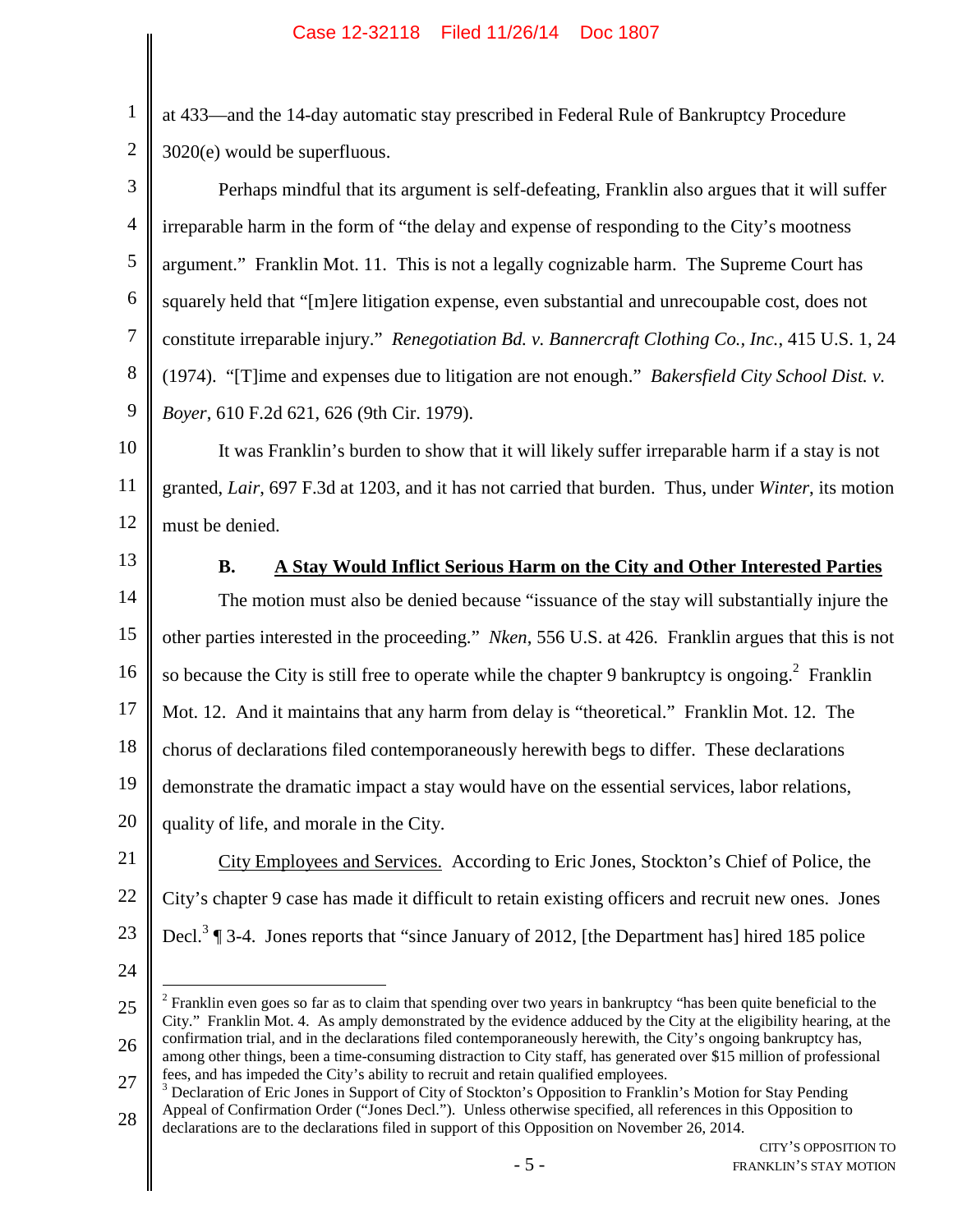1 2 3 4 5 6 7 8 9 10 11 12 13 14 officers with a net gain of only 52" due to departures. *Id.* ¶ 4. "48 of these departures are by officers leaving to other law enforcement agencies," which poach Stockton's officers "with compensation packages at market rates" or "less dangerous, more stable, and less stressful working environments." *Id.* "Even more alarming is that since the October 1, 2014 announcement of a delay in the confirmation ruling, the number of departures of our young and most mobile police officers increased over the number that departed during any other two-month period since the bankruptcy filing in June 2012." *Id.* ¶ 5. These officers "believe their pensions are at risk while the City remains in bankruptcy." *Id.* ¶ 7. Meanwhile, "[c]rime is still a major issue" and violent crime is going up. *Id.* ¶ 8. The result is a department that is "having great difficulty keeping a well-trained and experienced Police Department to address Stockton's crime problem, and its violent crime problem specifically." *Id.* ¶ 9. "[A] delay in implementing the plan of adjustment until Franklin's appeal is resolved would prolong and worsen the Stockton Police Department's attrition problems, which in turn would adversely affect the City's crime problem." *Id.* ¶ 7.

15 16 17 18 19 20 21 22 23 Ann Goodrich, a consultant and labor relations project manager for the City, echoes Chief Jones's sentiments. She explains that "[t]he ongoing stigma and uncertainty of Stockton's continuing bankruptcy almost certainly has a very negative impact on the views of candidates about Stockton's desirability as employer." Goodrich Decl. ¶ 4. Cuts to benefits and salaries, concerns about pensions, and the turnover of City staff have crushed morale among existing City employees. *Id.* ¶ 8. "The October 30, 2014, ruling approving the City's plan of adjustment encouraged City employees and gave them hope," Goodrich reports, but "[a] stay could crush these hopes and cause employees severe disappointment by prolonging the uncertainty resulting from the bankruptcy case." *Id.* ¶ 8.

- 6 - CITY'S OPPOSITION TO 24 25 26 27 28 The harm of a stay would be extraordinarily acute in City Hall, where all work pertaining to "budget and financial monitoring, payroll, revenue and accounts payable, … agenda management and documentation of official City actions, emergency planning, and overall City management and leadership" takes place. MacKay Decl. ¶ 3. Gordon MacKay, the City's Director of Public Works, explains that "[a] major building failure is a very real concern" in the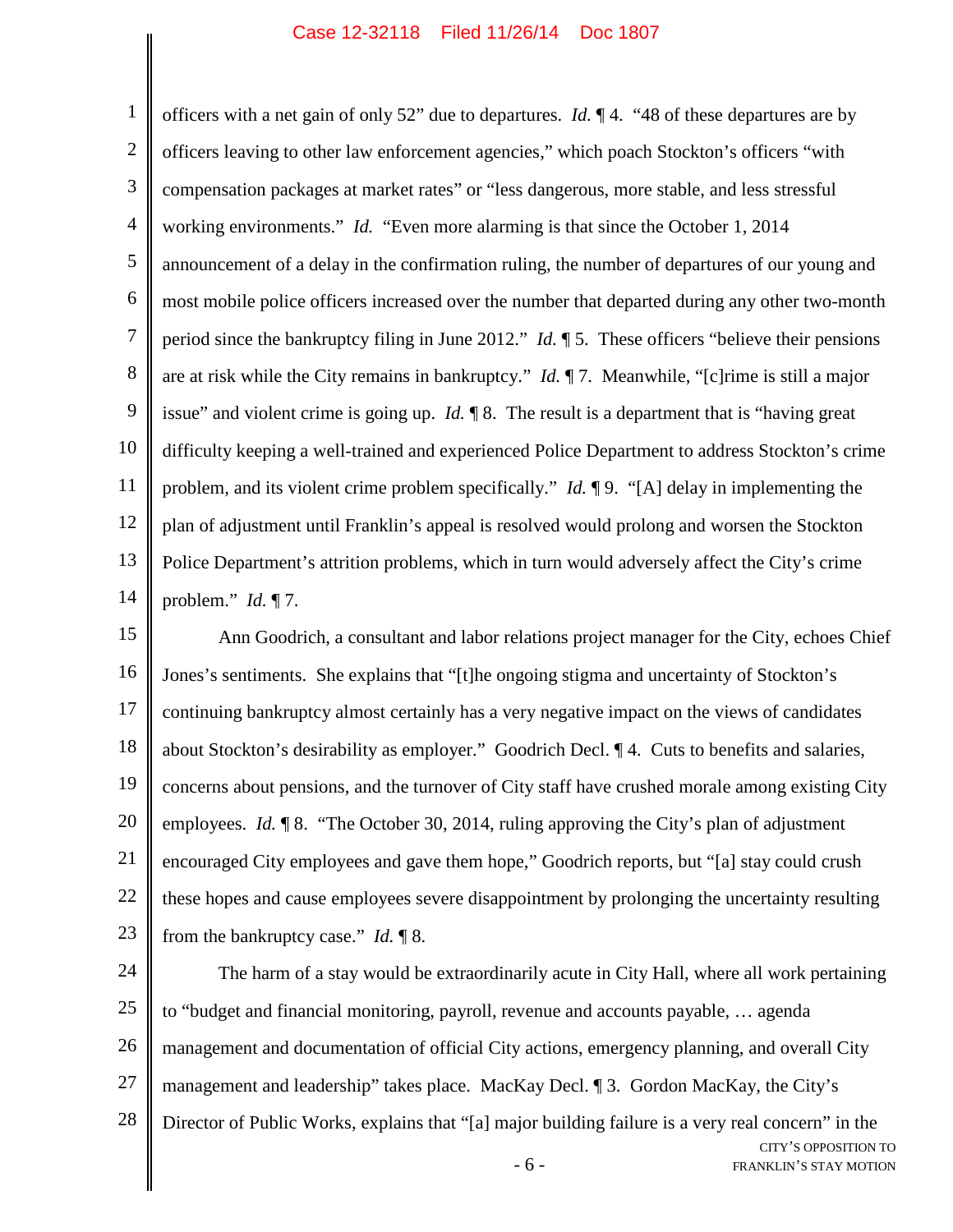1 2 3 4 5 current City Hall building. *Id.*  $\P$  4. Conditions like "roof leaks," "plumbing issues," "[r]odents," and even potentially "hazardous materials" create a "poor work environment for City Hall staff, which affects productivity and morale." *Id.*  $\parallel$  6. The Plan would alleviate these issues by moving all of these employees to 400 East Main Street. But "[e]ach day that this relocation is delayed is another day that City Hall staff is exposed to the conditions and risks discussed above." *Id.* ¶ 7.

6 7 8 9 10 11 12 13 14 15 Labor Relations. In light of the above, it is perhaps unsurprising that a stay could dramatically damage relations between the City and its employee's labor organizations. As Goodrich explains, "[y]ears of hardship, including compensation reductions, cuts to and then complete elimination of retiree medical benefits, and two and a half years of a bankruptcy where their pensions have been threatened, has put a strain on the relationships between the City and its unions." Goodrich Decl. ¶ 10. Kathryn Nance, President of the Stockton Police Officers Association ("SPOA"), agrees that the bankruptcy has taken a toll, but also feels that "[s]ome of the tension felt by SPOA Members was relieved when the City's Plan of Adjustment was confirmed on October 30, 2014." Nance Decl.<sup>4</sup>  $\llbracket$  5. Both declarants fear that a delay in exiting bankruptcy would squander that feeling. *Id.*; Goodrich Decl. ¶ 11.

16 17 18 19 20 21 22 23 24 25 26 Economic Development. The City's efforts to rejuvenate its economy also would be hampered by delay. Micah Runner, the Director of the Economic Development Department, avers that "[s]ince the City filed for bankruptcy, there has been a significant decrease in the Economic Development Department's meetings with prospective businesses interested in locating in the City." Runner Decl. ¶ 4. He reports "concerns and questions … from prospective businesses" about issues like "public safety" and "whether the City will increase taxes, fees and business license costs in an attempt to solve funding issues." *Id.* ¶ 4. Meanwhile, "many existing companies in Stockton are not moving forward with expansion plans because of the unknown impacts of the City's bankruptcy case." *Id.* ¶ 7. The City has "prepar[ed] an economic development strategic plan to promote the growth of business and business revenue in the City," / / /

<sup>28</sup> <sup>4</sup> Declaration of Kathryn Nance in Opposition to Franklin's Motion for Stay Pending Appeal of Confirmation Order ("Nance Decl.").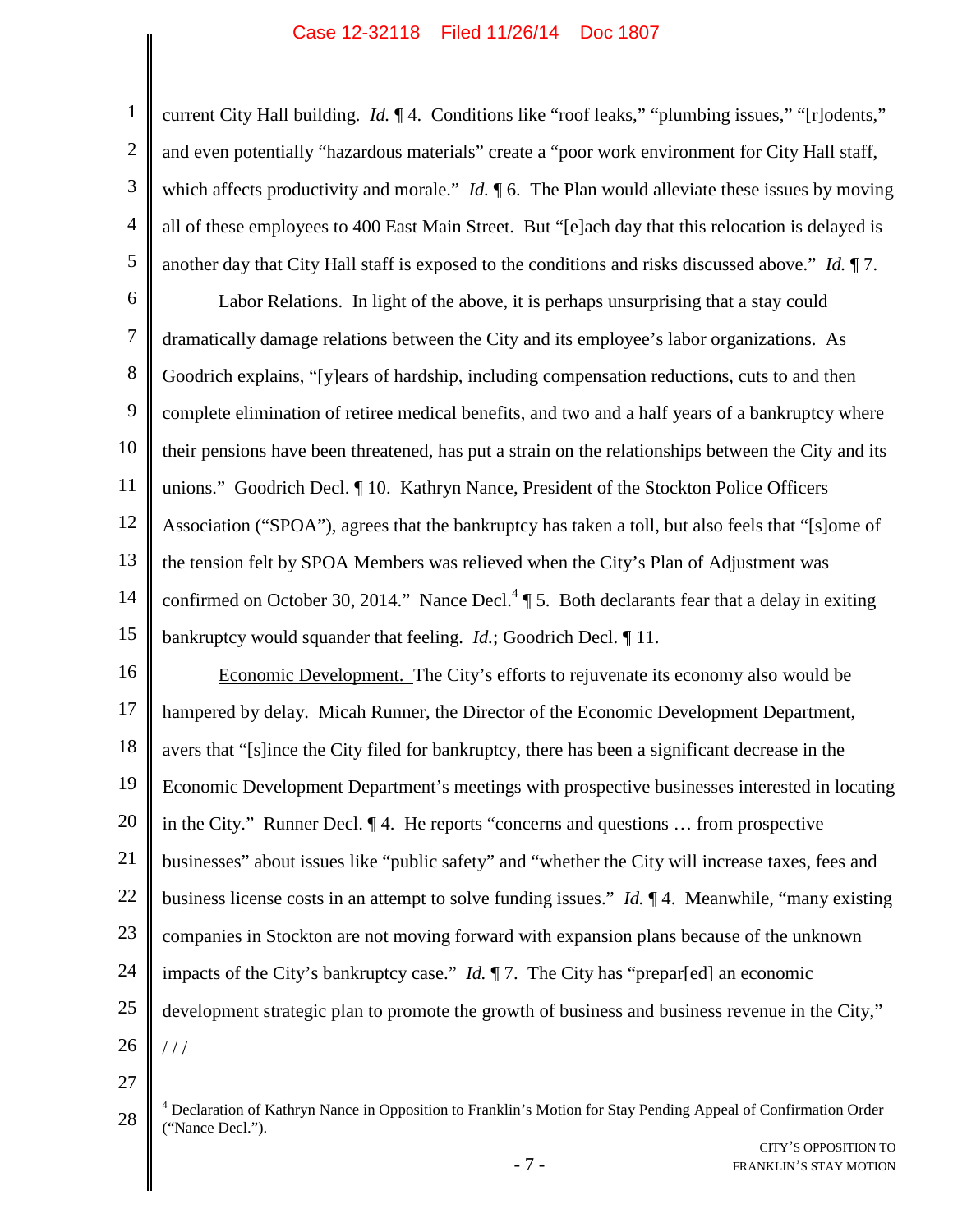2 but it "cannot implement the strategic plan, and thus start the process of rebuilding the City's economic future, until [it is] out of bankruptcy." *Id.* ¶ 9.

3

1

4 5 6 7 8 9 10 11 12 The Chamber of Commerce, led by "fifth-Generation Stocktonian" Douglass Wilhoit, Jr., agrees that a stay would be a major setback for economic development. Wilhoit Decl. ¶ 2. He adds that "[t]he Stockton business community breathed a great sigh of relief when the City's plan of adjustment was approved," and he "fear[s] that the letdown from these high hopes and expectations that would occur if Stockton were forced to defer implementing its plan of adjustment and remain in bankruptcy for another year or two years, or longer, would have a direct and very negative impact upon the confidence of the Stockton business community." *Id.* ¶ 6-7. Similarly, according to Greenlaw Grupe, Jr., the Chairman of the Business Council of San Joaquin County, "a delay could potentially destroy the credibility of the City and degrade the recent uptick in confidence within the business community …." Grupe Decl. ¶ 6.

13 14 15 16 17 18 19 20 21 22 23 24 Other Creditors. Finally, if a stay were granted, thousands of creditors would suffer. Jeanette Schenck, a Community Service Officer for over 20 years, was dramatically affected by the City's gut-wrenching decision to cut retiree health benefits. Schenck Decl.<sup>5</sup> ¶ 6. Her husband is sick, and payment on her unsecured claim would "provide [her] with some much needed funds to pay for [her] health benefits and other necessary expenses." *Id.* ¶ 7. Wayne Klemin, a City mechanic for almost 30 years, is counting on payment of his claim to pay for care for diabetes and hypertension. Klemin Decl.<sup>6</sup> | 8. And Brenda Jo Tubbs, a Circulation Assistant for two decades, has had to cut back on prescription medications because of the loss of her benefits, and desperately needs payment on her claim to pay medical expenses. Tubbs Decl.<sup>7</sup>  $\P$  7. For these creditors, whether the City emerges from bankruptcy now or in three years is not about business—it means funds to pay for health care and expenses that get them through their lives. \* \* \*

<sup>26</sup>  $<sup>5</sup>$  Declaration of Jeanette N. Schenck in Support of Retiree Committee's Opposition to Franklin's Motion for Stay</sup> Pending Appeal of Confirmation Order ("Schenck Decl.").

<sup>27</sup> <sup>6</sup> Declaration of Wayne Klemin in Support of Retiree Committee's Opposition to Franklin's Motion for Stay Pending Appeal of Confirmation Order ("Klemin Decl.").

<sup>28</sup>  $7$  Declaration of Brenda Jo Tubbs in Support of Retiree Committee's Opposition to Franklin's Motion for Stay Pending Appeal of Confirmation Order ("Tubbs Decl.").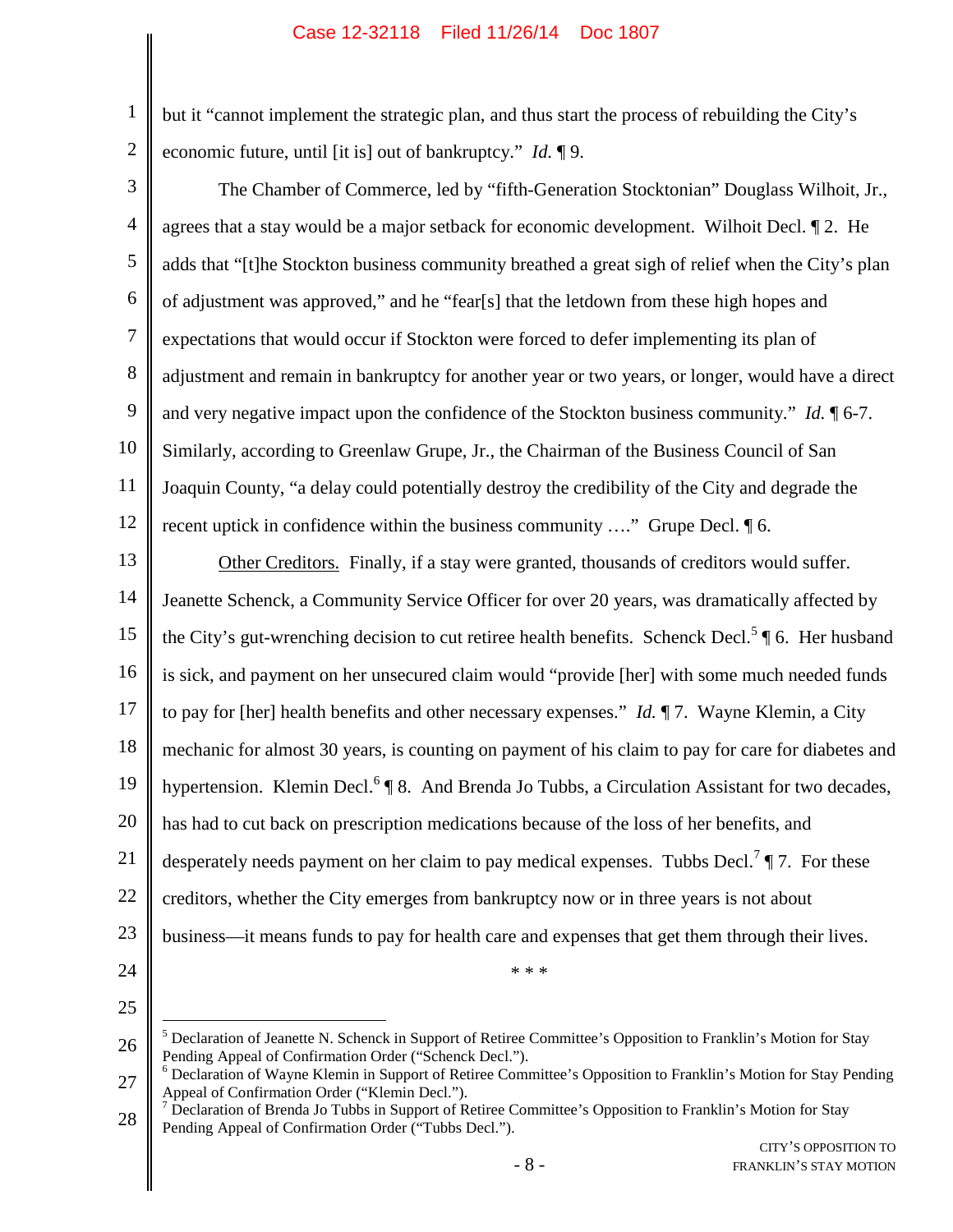1 2 3 4 5 6 7 8 9 The extensive harms articulated by the various individuals filing in support of the City's opposition to a stay would be crippling. To be sure, some of them are calculable. The steadily accruing interest, for example, is susceptible to valuation, and Franklin could post a bond to make the City whole for these costs. $8$  But there is no way to quantify the uncertainty of a City retiree waiting for funds to pay for health care, the unease of a police force long stretched too thin, the loss of new business that might have moved to the City had it emerged from bankruptcy, or delay's harm to a municipal administration whose roof is literally crumbling over its head. There is no bond that could secure the City and other interested parties against these serious and irreparable harms.

10

## **C. The Public Interest Supports Denial of a Stay**

11 12 13 14 15 16 17 For similar reasons, the public interest cuts decidedly against a stay. As Judge Rhodes explained in the context of the Detroit chapter 9 case, "the public has a substantial interest in the speedy and efficient resolution of a municipal bankruptcy case." *In re City of Detroit, Mich.*, 501 B.R. 702, 710 (Bankr. E.D. Mich. 2013). And no less than the residents of Detroit, Stocktonians have an interest in "the basic services that [the City's residents] need for their health and safety [and] to regenerate [the City's] economic livelihood." *Id.* The declarations discussed above make clear that the Plan's implementation will further these interests.

18 19 20 21 22 The Ninth Circuit has also recognized both "the public interest in the stability of collective bargaining agreements" and "the public interest in the finality of a compensation package between a city and a group of its employees." *Leonard v. Clark*, 12 F.3d 885, 891 (9th Cir. 1993). Ann Goodrich and Kathryn Nance have explained why both of these interests will be served by consummation of the plan and damaged by continued delays.

23

24 25 Franklin cannot overcome this. It positions itself as representing "municipal bondholders everywhere," who apparently—according to Franklin's own unsupported statements—have a deep interest in the outcome of Franklin's appeal. Franklin Mot. 12. Never mind that Franklin is the only one of the several capital markets creditors *in this case* that would benefit from a stay.

26

27 28 8 *See* Trial Ex. No. 3033 at 19 (interest on delinquent payments under the Assured Guaranty Settlement), 169 (interest on delinquent payments under the NPFG Arena Settlement), 235, and 273 (interest on delinquent payments under the NPFG Parking Settlement).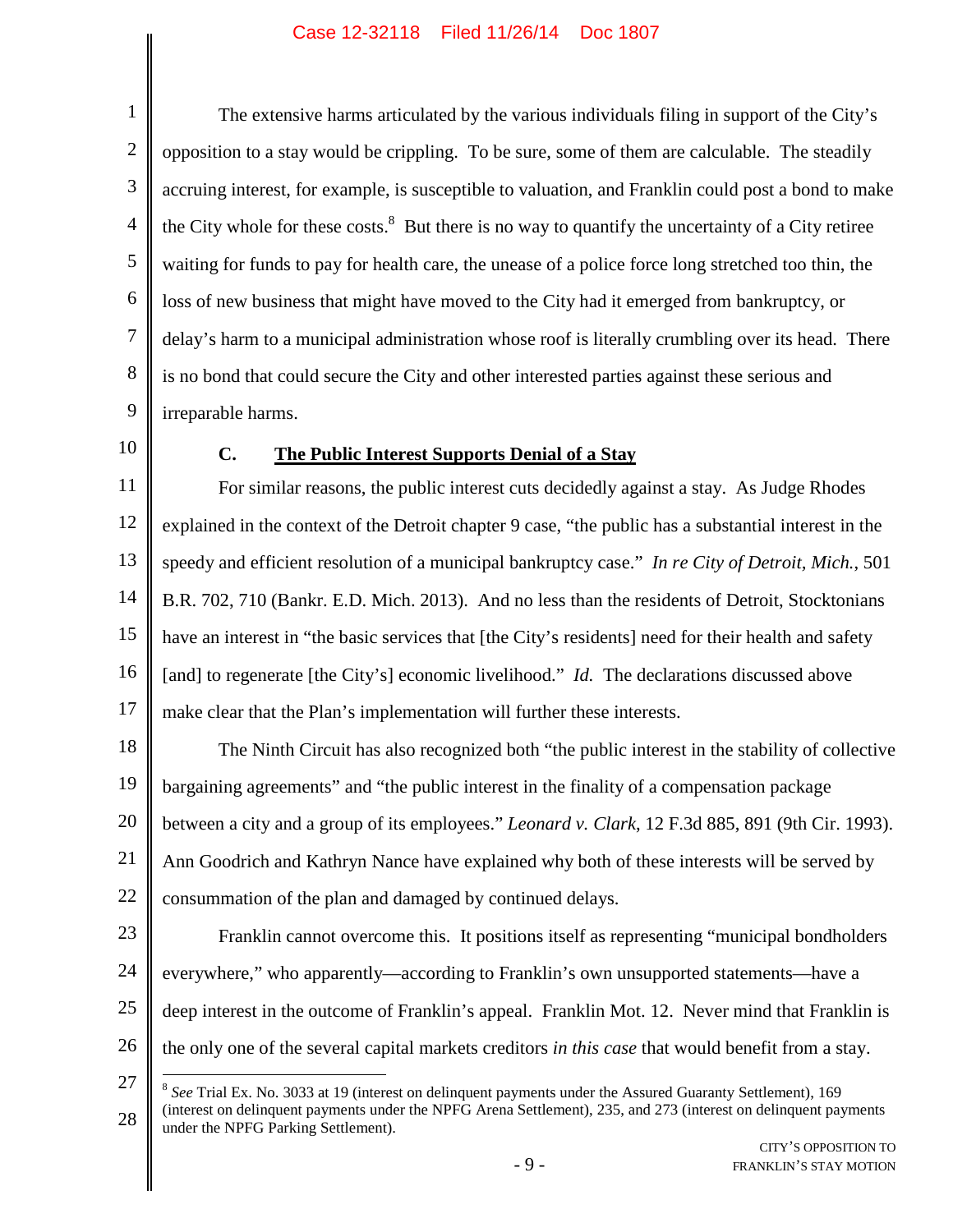1 2 3 4 5 6 7 Or that the Plan is based largely on the unique constellation of facts and financial circumstances of this case, and therefore unlikely to tell "municipal bondholders everywhere" much about the "nature, extent and scope" of a municipality's treatment of the unsecured claims of bondholders in chapter 9 cases. Franklin Mot. 12. In any event, Franklin's public interest argument is again based on the same hollow suggestion that the case will be rendered moot—and thus never reach the decision all municipal bondholders crave—which Franklin argues will not actually come to pass. Franklin Mot. 10-12.

8 9 10 11 12 13 The purpose of chapter 9 is to permit a municipality in financial distress to adjust its debts and emerge capable of governing in the public interest. The sooner the City can get out from under the cloud of bankruptcy, the better able it will be to provide for the health, safety, and welfare of its citizens. When Franklin's weak claim of injury is stacked up against the near certain damage that a lengthy stay pending appeal will cause the City and the public, this is not even a close case.

14

## **D. Franklin's Appeal Is Unlikely to Succeed on the Merits**

15 16 Finally, Franklin has little chance of succeeding on the merits. Its arguments are just as flawed as they were when this Court rejected them last month.<sup>9</sup>

17 18 Best Interests of the Creditors. Franklin first raises two purported errors in the Court's determination that the Plan is "in the best interests of creditors and feasible," 11 U.S.C.

19 § 943(b)(7). Neither has merit.

20 21 22 23 24 25 Franklin first maintains that this Court erroneously rested its determination on the "rudimentary conclusion that [the] plan is 'about the best that can be done' for a majority of creditors." Franklin Mot. 5 (citing 10/30/14 Tr. at 41:9-12). Franklin mischaracterizes the Court's holding. The Court did not base its conclusion on the opinions or treatment of "a majority of creditors." It concluded that the Plan did "the best that can be done in terms of the restructuring and adjustments of the debts of the City of Stockton"—all of them, as a whole—

<sup>27</sup> 28 <sup>9</sup> Franklin suggests that its appeal "raises several legal questions, or mixed questions of law and fact" without specifically identifying which issues it thinks are governed by which standards. Franklin Mot. 4-5. Franklin's challenges are unlikely to succeed under any standard of review. The City nevertheless reserves the right to contest the applicable appellate standard during the appeal.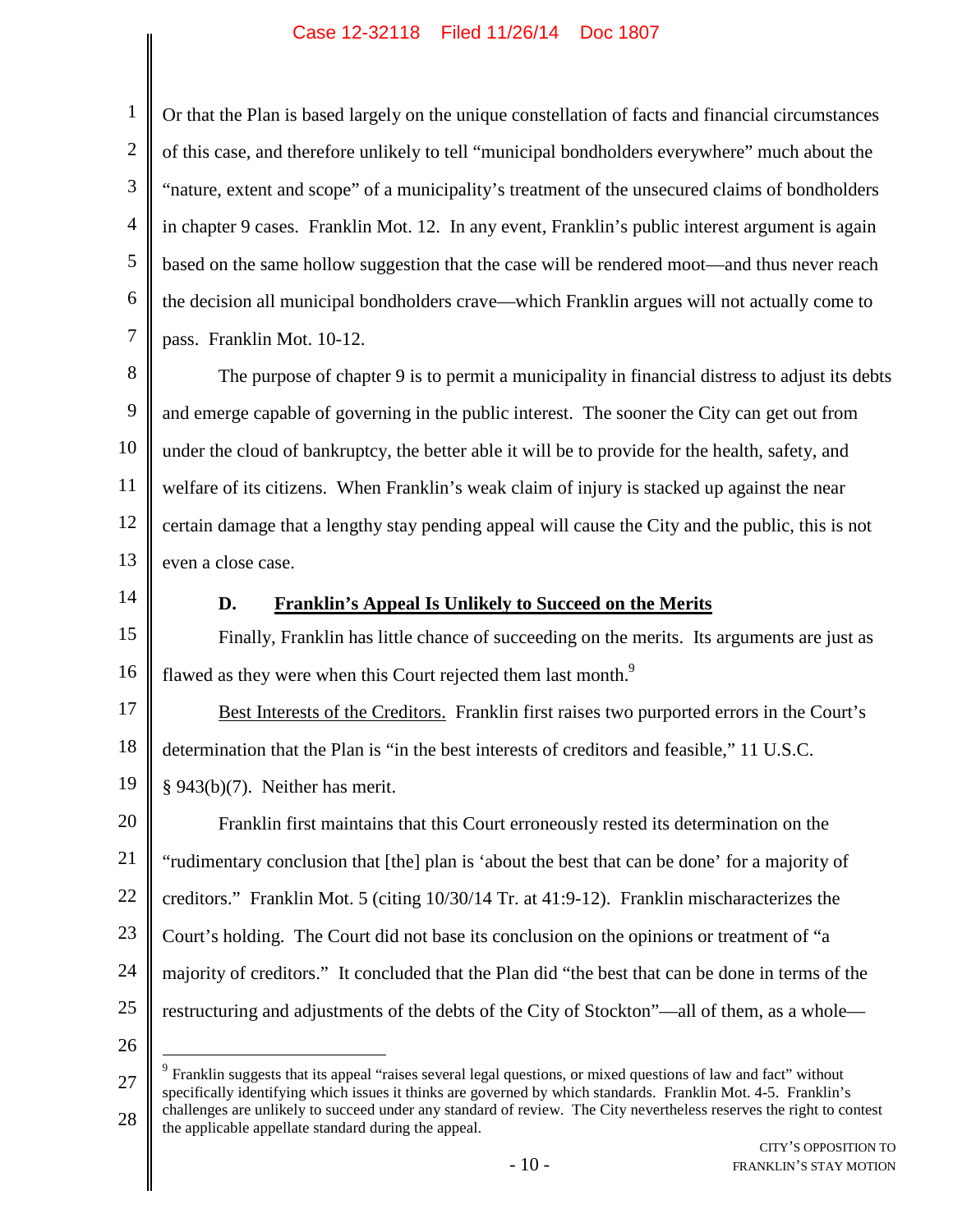1 2 3 4 5 6 7 8 9 "under the circumstances." 10/30/14 Tr. at 40-41. The Court thus evaluated Bankruptcy Code § 943(b)(7)'s twin considerations—the interests of the creditors and the Plan's feasibility exactly as the statutory text contemplates. Section 943(b)(7) does not, contrary to Franklin's suggestion, require individualized protection of the best interests of Franklin as an individual dissenting creditor. There will often, if not always, be a dissenting creditor that believes it deserves more favorable treatment. Section 943(b)(7) simply requires that the Plan represent "a reasonable effort by the municipal debtor that is a better alternative to its creditors than dismissal of the case." Collier on Bankruptcy ¶ 943.03[7][a] (16th ed. 2014). And, as this Court found, the City satisfied that requirement here.

10 11 12 13 14 15 16 17 18 19 20 21 22 23 24 25 26 Next, Franklin suggests that it will win on appeal by arguing that this "Court … erred by failing to make the necessary factual findings to support its conclusion that the Plan is in the best interests of creditors—particularly Franklin." Franklin Mot. 6. Franklin's appellate strategy is a clear loser. It is premised on Federal Rule of Civil Procedure 52(a), which provides that "the court must find the facts specially and state its conclusions of law separately." Fed. R. Civ. P. 52(a); *see Kelley v. Everglades Drainage Dist.*, 319 U.S. 415, 417-18 (1943) (citing Rule 52(a) for the court's obligation to find facts supporting determination on the "best interests of creditors" test). Rule 52(a) requires that "the findings are sufficiently comprehensive and pertinent to the issues to provide a basis for the decision." *Vance v. Am. Haw. Cruises, Inc.*, 789 F.2d 790, 792 (9th Cir. 1986); *Carr v. Yokohama Specie Bank, Ltd.*, 200 F.2d 251, 255 (9th Cir. 1952) ("[I]f the findings are sufficient to support the ultimate conclusion of the court they are sufficient."); Charles Wright & Arthur Miller, Federal Practice and Procedure § 2580 (3d ed. 2014). Considered in light of the extensive briefing, testimony, and evidentiary record, the basis for the Court's decision is plain. Over seven briefs, two hearings, and four days of trial, the parties and this Court crystallized the pertinent issues. At the October 30 confirmation hearing, this Court discussed, among other matters: (1) the City's collective bargaining agreements and retirement plans going

27 forward, 10/30/14 Tr. at 13; (2) the City's bond financings and the negotiations with the

28 monolines who insured the various series of bonds, 10/30/14 Tr. at 15; (3) the effect under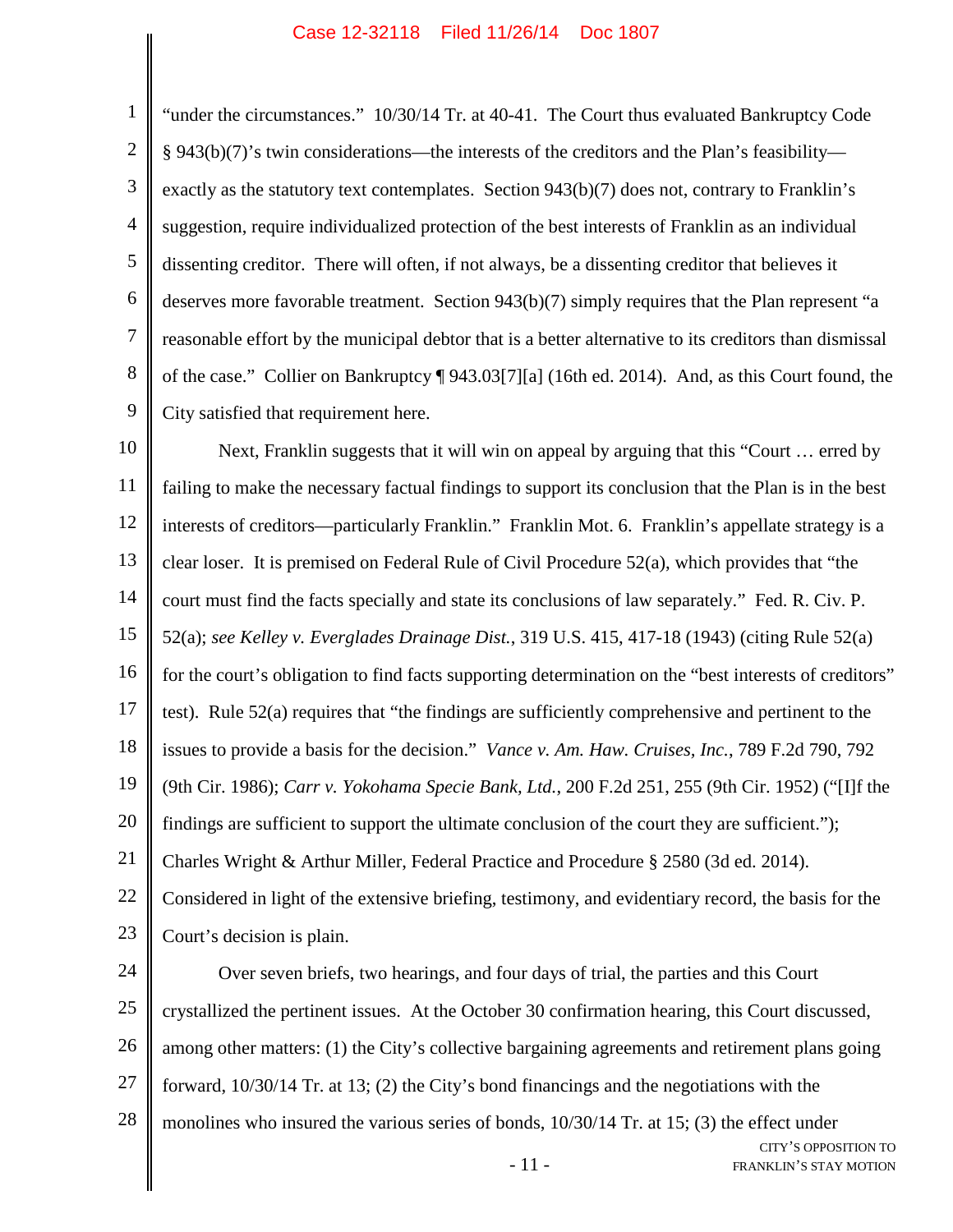1 2 3 4 5 6 7 8 9 10 11 12 California law if the City were to terminate its relationship with CalPERS, 10/30/14 Tr. at 18-25; (4) the nature of Franklin's treatment under the Plan, 10/30/14 Tr. at 30-31; (5) the continuing operations of the City, 10/30/14 Tr. at 34; (6) the City's successful efforts to raise taxes through two ballot initiatives to among the highest rates in California and its neighboring cities , 10/30/14 Tr. at 34; and (7) the likely cost of dismissing the chapter 9 case, 10/30/14 Tr. at 41. And after living with this case for 28 months, this Court again "looked long and hard at the history of this case and the responses that have been made and considered the alternatives" before rendering the key finding that "the Plan is in the best interest of creditors and feasible." 10/30/14 at 41. Cast in this light, there is no ambiguity: The Court found that the City's financial projections are sound, that the City has done all it can to negotiate mutually acceptable arrangements with creditors and raise revenues to pay them, and that the City's proposed plan of adjustment is far better than any alternative any party has placed before it.<sup>10</sup>

13 14 15 16 17 18 19 20 21 22 23 24 25 26 In any event, Franklin has forfeited this argument. Where a party believes that a court has not made specific findings under Rule 52(a), it may move the court under Rule 52(b) to "make additional findings." A party that "fail[s] to move the district court to amend its findings or make additional findings," however, "cannot [on appeal] complain of the lack of specificity in the finding." *Hollinger v. U.S.*, 651 F.2d 636, 641 (9th Cir. 1981). This Court gave Franklin every opportunity to file a Rule 52(b) motion, 10/30/14 Tr. at 44-45, and, indeed, Franklin *did* file one in tandem with this motion. But it deliberately decided to seek additional findings only on one very specific matter. It did not request additional findings with respect to the other issues. "[I]f a party is not willing to give a trial judge the benefit of suggested findings and conclusions, he is not in the best of positions to complain that the findings made and conclusions stated are incomplete." *Reliance Fin. Corp. v. Miller*, 557 F.2d 674, 681-682 (9th Cir. 1977) (quoting *Evans v. Suntreat Growers & Shippers*, 531 F.2d 568, 570 (Temp. Emer. Ct. App. 1976)). Franklin cannot sandbag its way into a stay by holding back appellate issues that it can and should raise.

<sup>27</sup> 28  $10$  To the extent Franklin faults the Court for failing to specifically reject what it views as contrary evidence, Franklin Mot. 6-7, it misunderstands Rule 52(a). A court need not "make findings asserting the negative of each issue of fact raised." *Carr*, 200 F.2d at 255.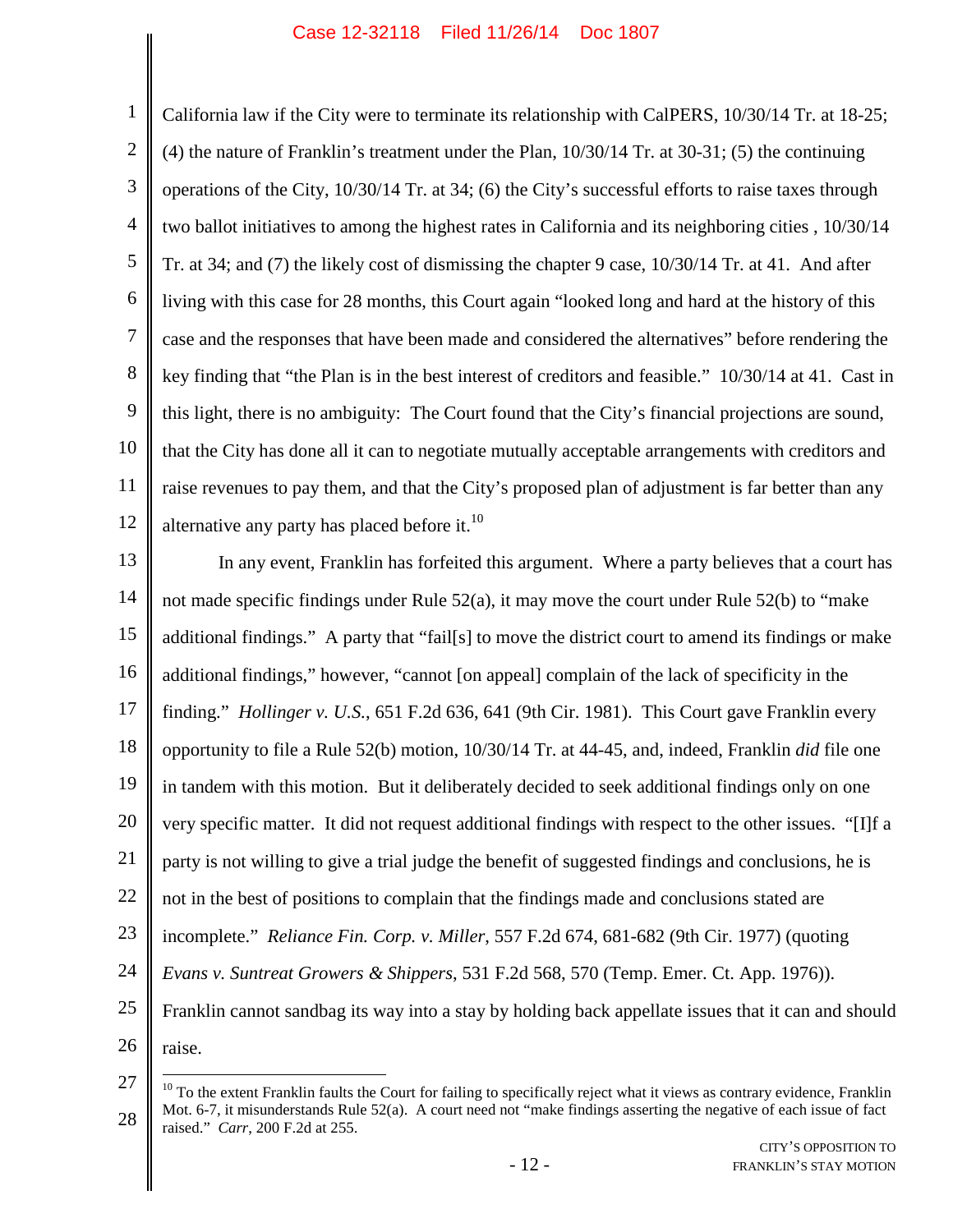1 2 3 4 5 6 7 8 9 10 11 12 13 14 15 16 17 18 19 20 21 22 23 24 25 Classification. Franklin next repeats its arguments regarding classification and discriminatory treatment. Franklin Mot. 7-8. These are non-starters. Franklin's classification arguments have consistently failed to contend with the dual principles that (1) a debtor is afforded considerable discretion in classifying claims under 11 U.S.C. § 1122 and (2) that it is permitted to classify similarly-situated claims separately if their legal character is different or if business or economic justification exist for doing so. *Steelcase Inc. v. Johnston (In re Johnston)*, 21 F.3d 323, 327 (9th Cir. 1994). The City classified Franklin's \$32 million unsecured deficiency claim with the Retiree Health Benefit Claims because they are both general unsecured claims to be paid from the City's General Fund. It classified Ambac, Assured Guaranty, and NPFG's claims separately because the properties involved in those transactions are essential to the City and because the settlements with those parties restructured the City's obligations in a manner that provided the City with needed flexibility. This Court credited the City's basis for these decisions over Franklin's unsubstantiated claims of gerrymandering. This factual conclusion was not clearly erroneous—it was clearly correct. This means that Franklin's legal argument fails as well. Franklin's disparate treatment argument, predicated on the § 1123(a)(4) requirement of equal treatment, fails too. Franklin Mot. 7-8. Section 1123(a)(4) requires "the same treatment for each *claim* ... of a particular class," not each creditor that happens to hold a claim in that class. Franklin's unsecured claim is treated exactly the same as the other unsecured claims in Class 12, so  $\S 1123(a)(4)$  is satisfied. It simply does not matter that other creditors with unsecured claims in Class 12 happen to have other claims outside of Class 12 that provoke jealousy in Franklin.<sup>11</sup> Lastly, the court of appeals is just as likely as this Court to reject Franklin's invitation to engage in cramdown analysis. Franklin Mot. 8. Franklin's cramdown argument is predicated on its contention that its classification with the Retiree Health Benefit Claims is an attempt to gerrymander around  $\S 1129(a)(8)$ . As explained above, this Court has now found that Franklin, as a matter of fact and law, was properly classified. This means that Franklin is properly in a

26

27 28  $11$  Franklin continues to speak out of both sides of its mouth on this issue. It baldly claims that it is "the only material creditor … in this case to receive no meaningful recovery," Franklin Mot. 7, despite the fact that all of the other creditors in its class, including the retiree health beneficiaries and their approximately \$545 million in claims, are treated the same as Franklin. At the same time, it points to the retiree's treatment on *separate* claims, *id.*, while omitting that it will receive over \$4 million as payment in full on its own separate, secured claim.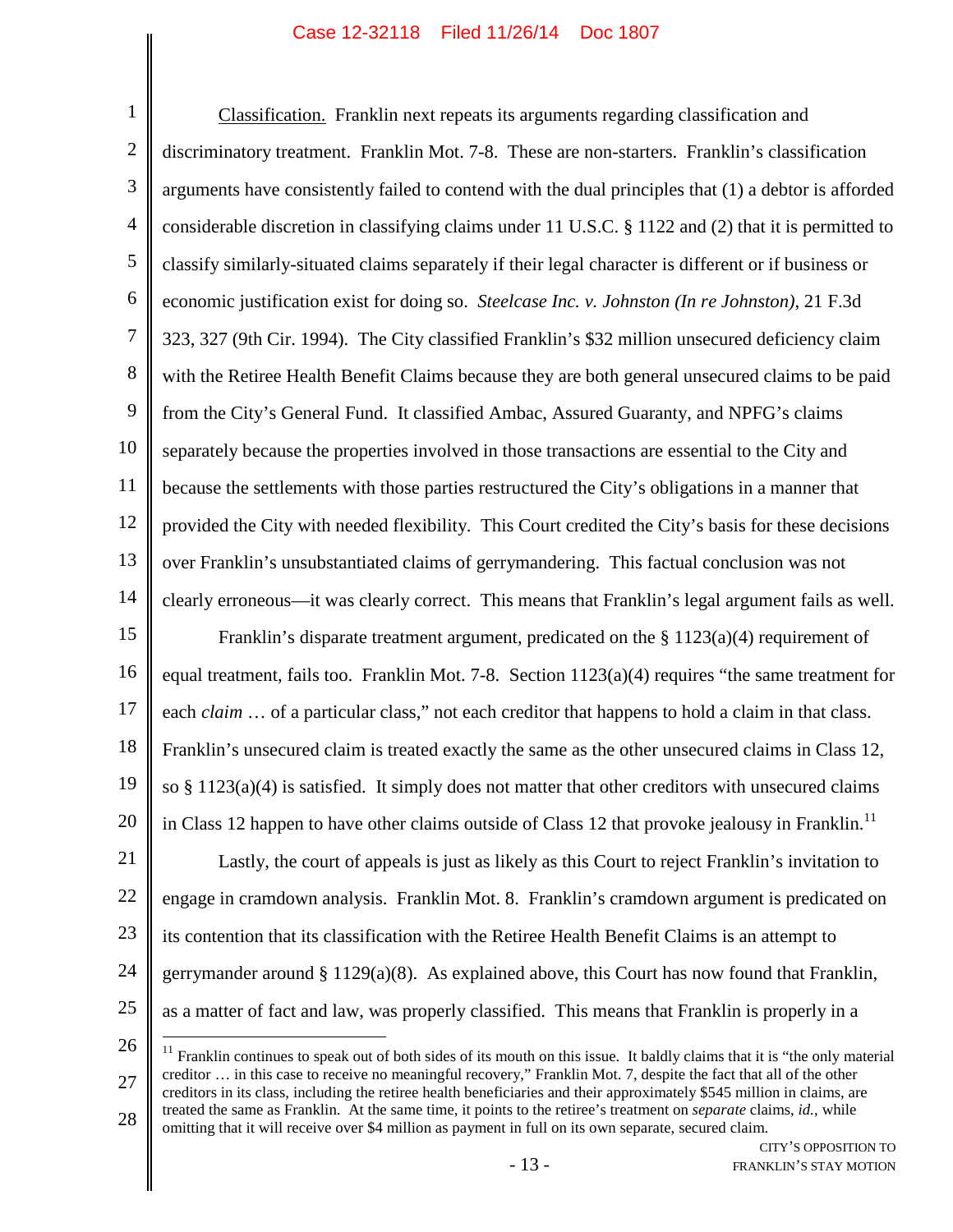1 2 class that "has accepted the plan" under  $\S 1129(a)(8)$ , and therefore that  $\S 1129(b)$  simply does not apply.

3 4 5 6 7 8 9 10 Good Faith. Franklin also argues that it is likely to prevail on a challenge to this Court's determination that the City proposed the Plan in good faith, 11 U.S.C. § 1129(a)(3). Franklin Mot. 8. It offers nothing in support but overblown rhetoric and a mischaracterization of this Court's findings. The City supported every single decision it has made throughout this case with legal, business, or economic justifications. It has made earnest efforts to cut its own costs (e.g., by eliminating retiree health liability), raise revenues (e.g., by passing a sales tax hike), and reach agreements with creditors. In short, it has done all it can to repay creditors while building the fiscal strength and flexibility chapter 9 is designed to provide.

11 12 13 14 15 16 17 18 19 20 21 22 23 Franklin's suggestions that this Court relied on improper considerations in finding good faith are simply wrong. Contrary to Franklin's contentions, it is absolutely relevant to good faith that the City engaged in "intensive arms-length negotiations" with all creditors, including Franklin. 10/30/14 Tr. at 36. This demonstrates the City's "fundamental fairness in dealing with [its] creditors," *Stolrow v. Stolrow's, Inc. (In re Stolrow's, Inc.)*, 84 B.R. 167, 172 (B.A.P. 9th Cir. 1988). It is also relevant that the City structured its agreements with Assured Guaranty to provide Franklin a 22% stake in the upside obligation in the event negotiations thawed. 10/30/14 Tr. at 36. That is why Franklin's complaints of "punitive" treatment, Franklin Mot. 8, ring so hollow. This Court properly considered these factors in determining that the City "acted equitably" under "the totality of circumstances." *Fridley v. Forsythe (In re Fridley)*, 380 B.R. 538, 543 (B.A.P. 9th Cir. 2007) (internal quotation marks omitted). Disclosure Of Amounts To Be Paid. Finally, Franklin asserts that it is likely to win an appeal of this Court's determination that the City complied with 11 U.S.C. § 943(b)(3). Section

24 25 26 27 28 943(b)(3) requires that "all amounts to be paid by the debtor or any person for services or expenses in the case or incident to the plan have been fully disclosed and are reasonable." As this Court held, the plain meaning of the words "amounts to be paid" establish that § 943(b) "is looking at payments that are to be made during and under the Plan in the future." 10/30/14 Tr. at 52. "Where the statute's language is plain, the sole function of the courts is to enforce it